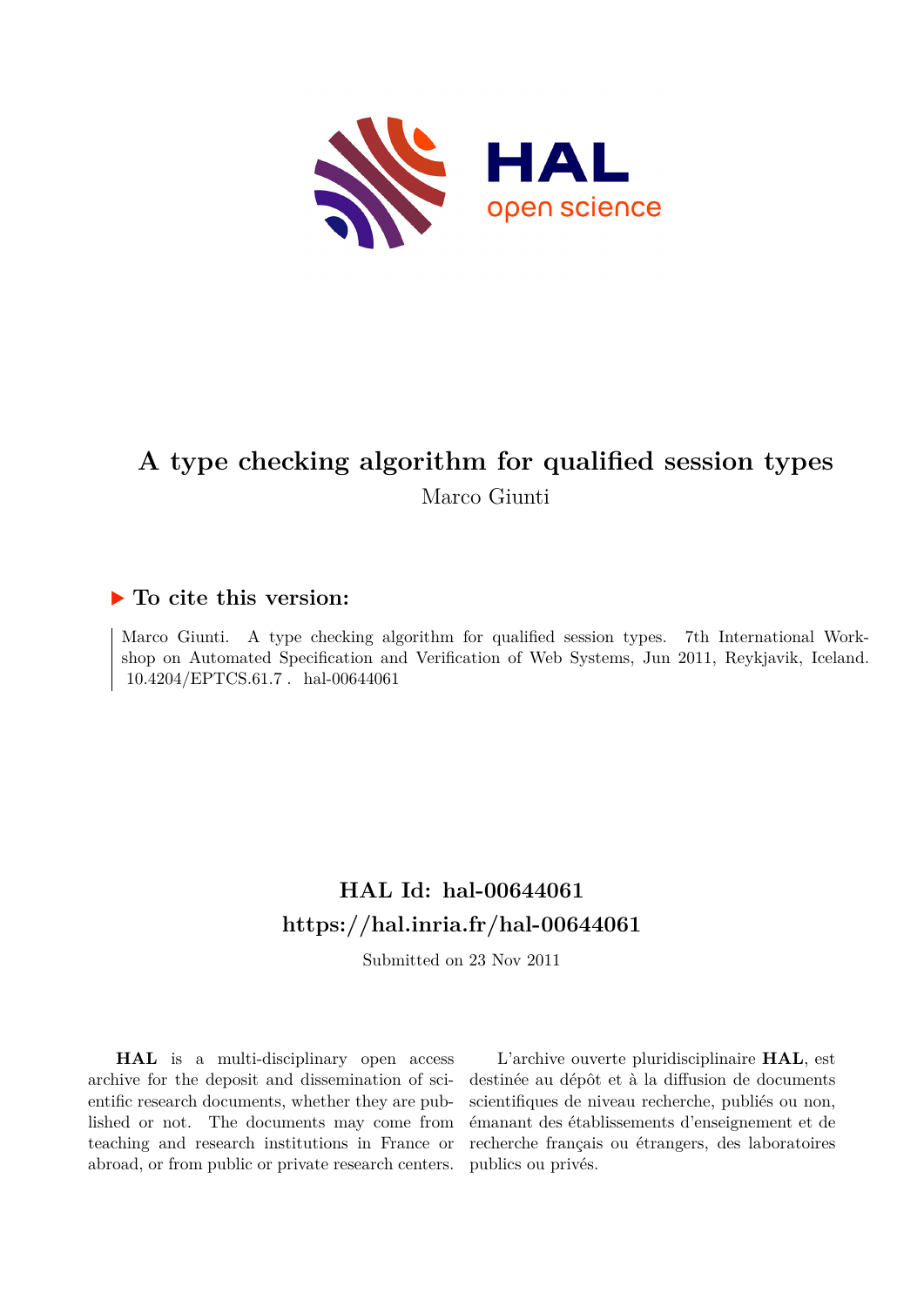# **A type checking algorithm for qualified session types**

#### Marco Giunti

INRIA Saclay and LIX, Ecole Polytechnique, France ´

We present a type checking algorithm for establishing a session-based discipline in the pi calculus of Milner, Parrow and Walker. Our session types are qualified as linear or unrestricted. Linearly typed communication channels are guaranteed to occur in exactly one thread, possibly multiple times; afterwards they evolve as unrestricted channels. Session protocols are described by a type constructor that denotes the two ends of one and the same communication channel. We ensure the soundness of the algorithm by showing that processes consuming all linear resources are accepted by a typing system preserving typings during the computation and that type checking is consistent w.r.t. structural congruence.

## <span id="page-1-0"></span>**1 Introduction**

Session types allow a concise description of protocols by detailing the sequence of messages involved in each particular run of the protocol. Introduced for a dialect of the pi calculus [\[6,](#page-18-0) [12\]](#page-18-1), the concept has been transferred to different realms, including functional and object-oriented programming and operating systems; refer to [\[2\]](#page-17-0) for a recent overview.

To illustrate, consider the problem of designing a web system for the scheduling of meetings. In our example, the system is implemented by means of a web service repeatedly waiting for requests to create a poll. Once invoked, the service instantiates a fresh session for the poll and launches a thread for managing it. In the pi calculus [\[9\]](#page-18-2) the session could be modeled as a communication channel for the exchange of the messages required by the scheduling protocol. The fresh channel for the poll is forwarded back to the invoker on the channel she has provided in order to receive the information needed for the start of the poll: the title and a tentative date for the meeting. Afterwards the thread repeatedly waits for possible date proposals from the participants of the poll.

$$
P_1 = !x(y) \cdot (vp)(\overline{y}\langle p \rangle \cdot p(\text{title}) \cdot p(\text{date}) \cdot !p(\text{date}))
$$

In order to have some guarantee on the behavior of the executable system, a static analysis of its code should be performed during the compilation. A typed analysis permits indeed to verify the desired properties of the protocol, namely that there is exactly one title and at least one date proposal for the meeting. To this aim we need to enforce that the capability forwarded to the caller consists in (i) send a string for the title and afterwards (ii) send one or more dates. This behavior could be described by relying on polymorphic types qualified as linear or unrestricted. The idea is to introduce qualifiers for types describing a session and to allow a linear usage of a session to evolve to an unrestricted usage. This approach has been indeed advocated as effective independently from any programming language [\[14\]](#page-18-3). A qualified session type for the poll channel sent to the invoker is the one below.

$$
S_2 = \mathsf{lin}~!\mathsf{string}.\mathsf{lin}~!\mathsf{date}.S_4 \qquad S_4 = \mathsf{un}~!\mathsf{date}.S_4
$$

The session type first describes the sending of a string to set the title of the meeting; such usage is qualified as linear because a title for the schedule is required. Similarly, the continuation type for sending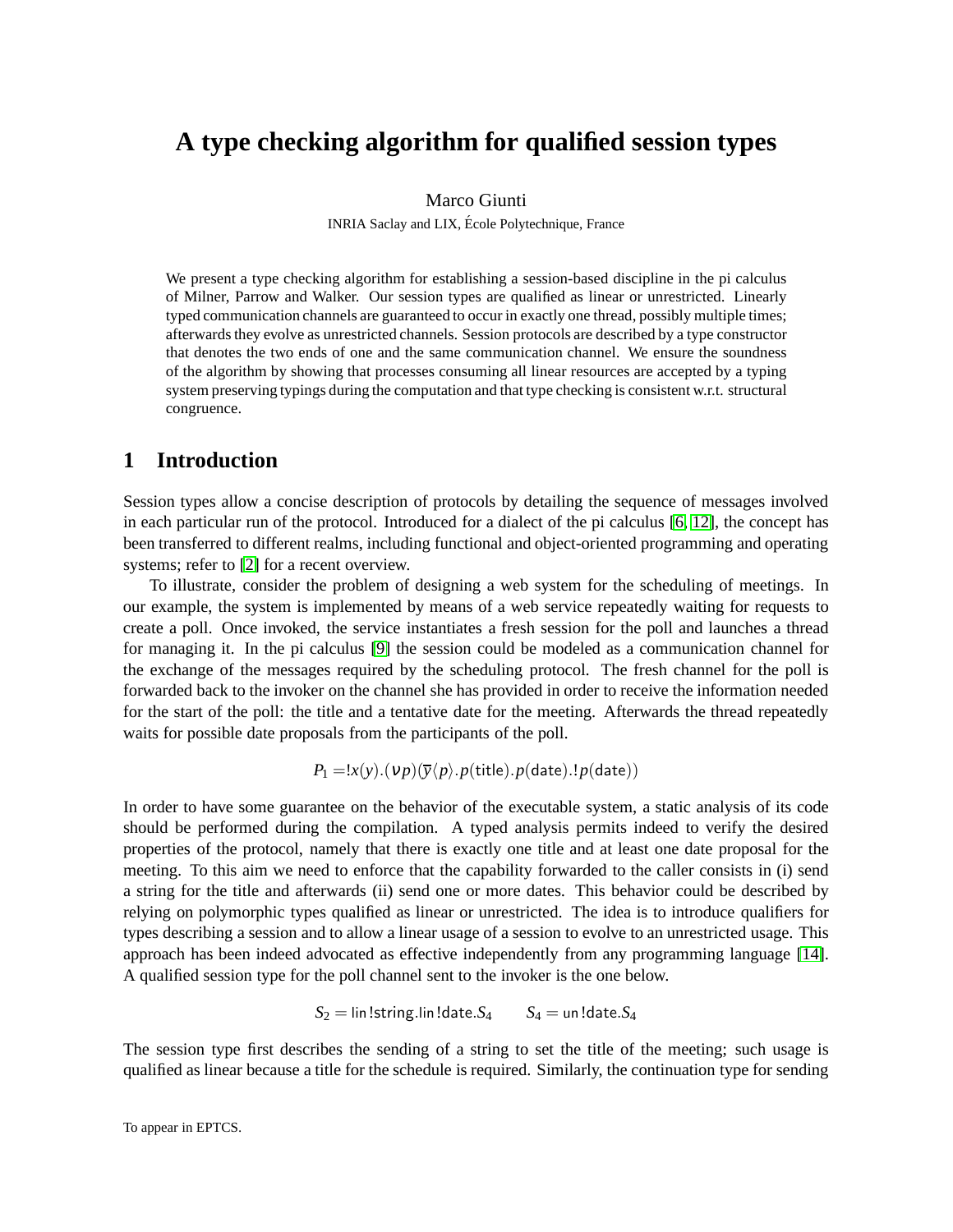the date of the schedule is qualified as linear because a date has to be set in order to start the poll. Lastly zero or more date proposals could be send on the poll channel; this behavior is described by the unrestricted recursive type  $S_4$ . The continuation of the service  $P_1$  is described by the type  $S_1$  below that could be seen as the "dual" of  $S_2$ .

 $S_1 = \lim$ ?string.lin?date. $S_3$   $S_3 = \lim$ ?date. $S_3$ .

The session type describes the behavior of receiving a title and one or more date proposals for the schedule. The receiving of the title and of the date proposal are both qualified as linear because this information is mandatory. Eventually, zero or more date proposals will arrive afterwards. The unbounded behavior of receiving such proposals is described by the unrestricted recursive type *S*3. The usage of the poll channel is described by a type constructor  $(S_1, S_2)$  representing the concurrent behavior of the two channel ends [\[5\]](#page-18-4). The intuition is that in typing (the continuation of) service  $P_1$  the type  $(S_1, S_2)$  is split into two parts: the linear output end point is used to type the delegation of one end of the session to the invoker while the linear input end point is used to type the continuation process.

While the idea of split types and contexts is clear and concise, the inherent non-determinism contained in its formulation makes a direct implementation infeasible. Algorithmic solutions for linear functional languages avoid to split the context into parts before checking a complex expression by passing the entire context as input to the first subexpression and have it return the unused portion as an output [\[15\]](#page-18-5). In the setting of concurrent computations, the idea is that when typing a parallel process  $P \mid Q$  the set of linear identifiers used by *P* must be calculated in order to remove it before type checking *Q*. This approach, previously outlined for linear types of pi calculus in [\[7\]](#page-18-6), has been implemented in the session system of [\[3\]](#page-18-7) by representing each channel end with a distinct identifier.

In this paper, we propose an algorithm to check protocols described by types of the form  $(S_1, S_2)$ where each  $S_i$  is a qualified session type depicting one end of the communication. Channels could evolve from linear to unrestricted usage. Reasoning at the type level, we do implement split by forbidding the utilization of used parts of types and by a careful analysis of qualifiers. This construction permits us to show that (i) type checked processes are accepted by a typing system satisfying subject reduction and that (ii) type checking preserves structural congruence.

More in detail, type checking relies on the definition of several unambiguous patterns. The patterns for linear input and output processes do return a *marked* context. In the body of the function a recursive call to type check the continuation is launched. If an exception is not raised, this call returns in output a context. First, to ensure a subsequent linear usage to be finished within the continuation we verify the type for the variable in the context to be unrestricted. Second, to prohibit the use of the variable in the next thread we return a context with an "unusable" mark for the type of the variable. Similarly, in delegating a channel end of a session we pass to the checking function for the continuation a context with an unusable mark for the delegated type. Under replication, we do no admit to return new typings marked as unusable, which would imply consumption of a linear resource. Lastly, the algorithm succeeds if the context returned by the top-level call of the type checking function does not contain linear types.

The remainder of the paper is as follows. In Section [2](#page-3-0) we introduce session types and pi calculus. Section [3](#page-4-0) presents the type checking algorithm. Section [4](#page-10-0) is devoted to establish the soundness of our approach. In the last part of the section we investigate the expressiveness of the algorithm. Some examples of the concrete execution of the algorithm are illustrated in Section [5.](#page-15-0) We conclude in Section [6](#page-16-0) by discussing limitations and future work.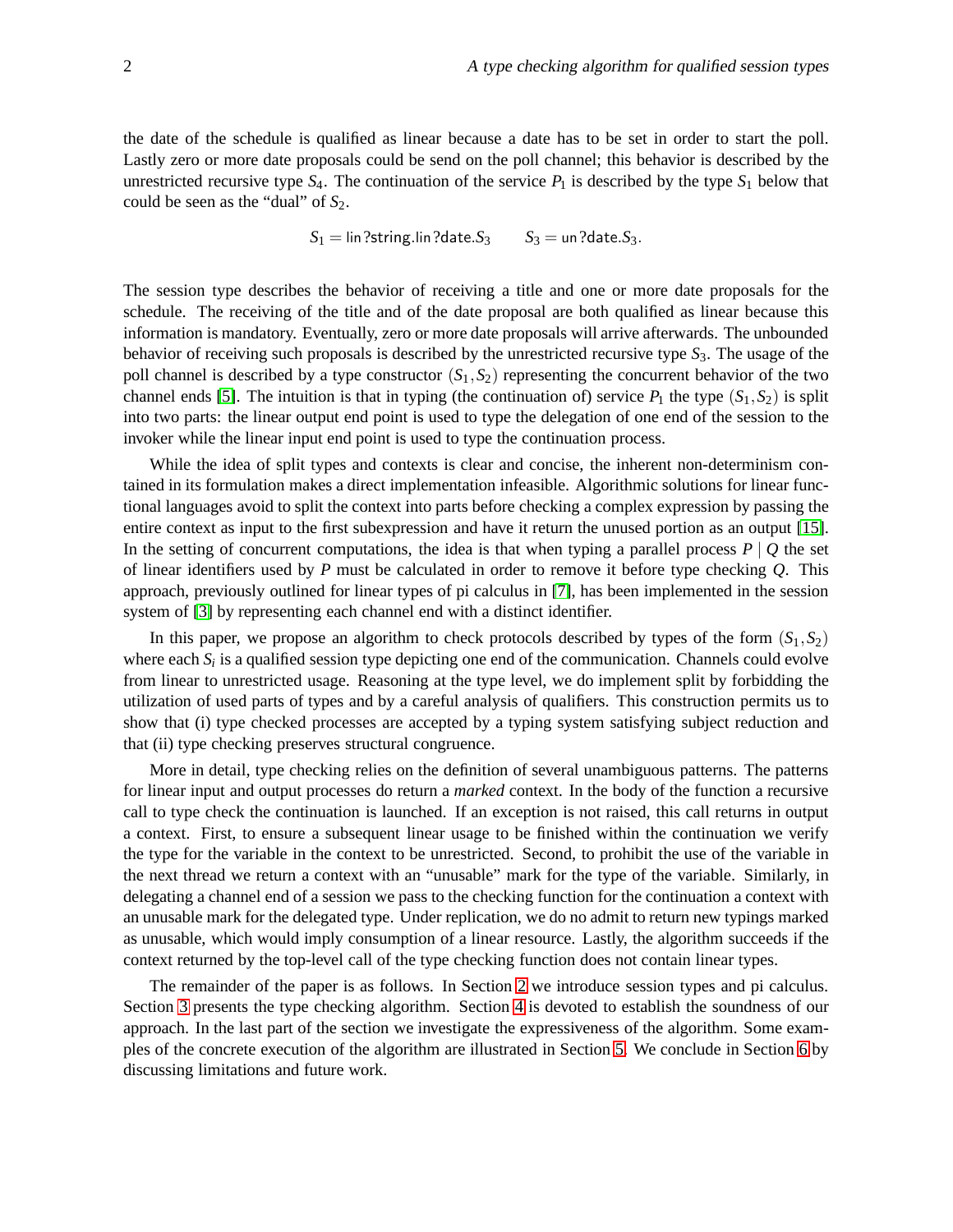#### *Types and Processes*

| $q ::=$   | Qualifiers:       | $T \equiv$                        | Types:      |
|-----------|-------------------|-----------------------------------|-------------|
| lin       | linear            | S                                 | end point   |
| un        | unrestricted      | (S, S)                            | channel     |
| $p ::=$   | Pre Types:        | $P ::=$                           | Processes:  |
| ?T.S      | receive           | $\overline{x}\langle y \rangle P$ | output      |
| !T.S      | send              | $x(y)$ . $P$                      | input       |
| end       | termination       | $P \mid P$                        | composition |
| $S ::=$   | End Point Types:  | (vx:T)P                           | restriction |
| q p       | qualified channel | !P                                | replication |
| a         | type variable     | $\bf{0}$                          | inaction    |
| $\mu$ a.S | recursive type    |                                   |             |

*Rules for structural congruence*

$$
P \mid Q \equiv Q \mid P \qquad (P \mid Q) \mid R \equiv P \mid (Q \mid R) \qquad P \mid 0 \equiv P \qquad !P \equiv P \mid !P
$$
  
\n
$$
(vx:T)P \mid Q \equiv (vx:T)(P \mid Q) \qquad (vx:T_1)(vy:T_2)P \equiv (vy:T_2)(vx:T_1)P
$$
  
\n
$$
(vx:un p)0 \equiv 0 \qquad (vx:(un p_1,un p_2))0 \equiv 0
$$

*Rules for reduction*

$$
\frac{P \to Q}{(vx)P \to (vx)Q} \qquad \frac{P \to Q}{P \mid R \to Q \mid R} \qquad \frac{P \equiv P' \quad P' \to Q' \quad Q' \equiv Q}{P \mid R \to Q \mid R} \qquad \frac{P \equiv P' \quad P' \to Q' \quad Q' \equiv Q}{P \to Q} \qquad \frac{P \to Q}{[R\text{-}Res] [R\text{-}PAR] [R\text{-}STRUCT]}
$$

<span id="page-3-1"></span>

|  | Figure 1: Pi calculus |  |  |  |  |  |
|--|-----------------------|--|--|--|--|--|
|--|-----------------------|--|--|--|--|--|

### <span id="page-3-0"></span>**2 Pi calculus**

This section introduces the syntax and the semantics of the typed pi calculus. The definition is in Figure [1.](#page-3-1) We consider channel types of the form  $(S, S)$  where *S* is a type describing the behavior of a channel end point. An end point type *S* can be a pre type qualified with lin or un, a recursive type or a type variable. Each qualifier in a type controls the number of times the channel can be used at that point: exactly once for lin; zero or more times for un. A pre type of the form !*T*.*S* describes a channel end able to send a variable of type *T* and to proceed as prescribed by *S*. Similarly, pre type ?*T*.*S* describes a channel end able to receive a variable of type *T* and continue as *S*. Pre type end describes a channel end on which no further interaction is possible. For recursive (end point) types we rely on a set of type variables, ranged over by *a*. Recursive types are required to be contractive, that is, containing no subexpression of the form  $\mu a_1 \ldots \mu a_n a_1$ . Type equality is not syntactic. Instead, we define it as the equality of regular infinite trees obtained by the infinite unfolding of recursive types, *modulo pair commutation*. The formal definition, which we omit, is co-inductive. In this way we use types  $(\mu a$ .lin!un end.lin?un end.*a*, un end)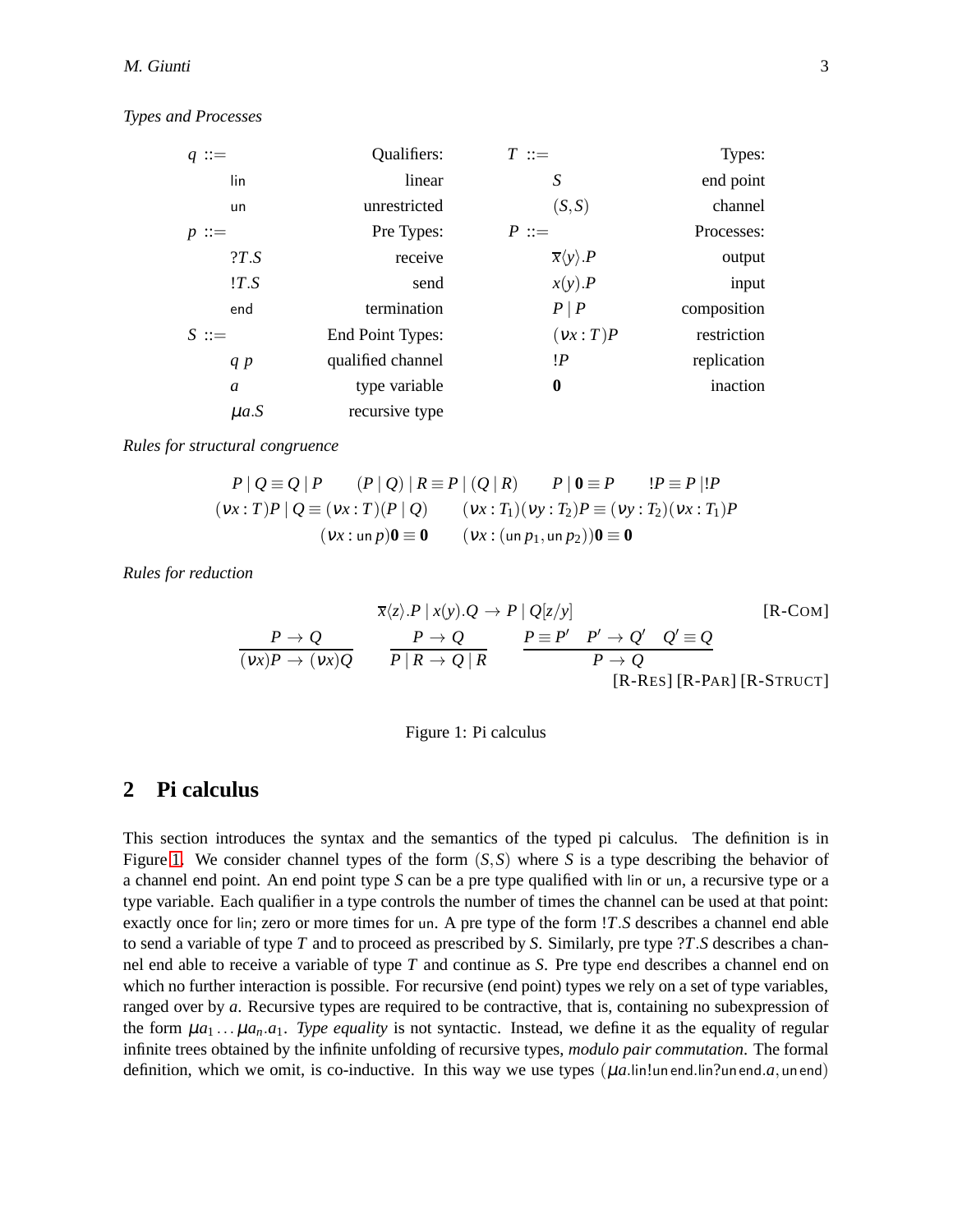and (un end, lin!un end.  $\mu b$ .lin?un end.lin!un end.*b*) interchangeably, in any mathematical context. This allows us never to consider a type µ*a*.*S* explicitly (or *a* for that matter). Instead, we pick another type in the same equivalence class, namely  $S[\mu a.S/a]$ . If the result of the process turns out to start with a  $\mu$ , we repeat the procedure. Unfolding is bound to terminate due to contractiveness. In other words, we take an equi-recursive view of types [\[10\]](#page-18-8).

The syntax and the semantics of pi calculus processes are those of [\[9\]](#page-18-2) but for restriction, for which we require type annotation. This is only to facilitate type checking and has no impact on the semantics. We rely on a set of variables, ranged over by *x*,*y*,*z*. For processes we have (synchronous, unary) output and input, in the forms  $\overline{x}\langle y \rangle$ . *P* and  $x(y)$ . *P*, as well as a parallel composition, annotated scope restriction, replication and the terminated process. The binders for the language appear in parenthesis: *y* is bound in both  $x(y)$ . P and  $(yy : T)P$ . Free and bound variables in processes are defined accordingly, and so is alpha conversion, substitution of a variable *x* by a variable *z* in a process *P*, denoted  $P[z/x]$ . We follow Barendregt's variable convention, requiring bound variables to be distinct from each other and from free variables in any mathematical context.

Structural congruence is the smallest relation on processes including the rules in Figure [1.](#page-3-1) The first three rules say that parallel composition is commutative, associative and has **0** as neutral element. The last rule on the first line captures the essence of replication as an unbounded number of identical processes. The rules in the second and third line deal with scope restriction. The first, scope extrusion, allows the scope of *x* to encompass *Q*; due to variable convention, *x* bound in  $(vx : T)P$ , cannot be free in *Q*. The next rule allows exchanging the order of restrictions. The rules on the third line state that restricting over a terminated process has no effect. Since it makes poor sense to declare a new variable with a linear type for a terminated process, we require the type annotation to be unrestricted. The reduction is the smallest relation on processes including the rules in Figure [1.](#page-3-1) The [R-COM] rule communicates a variable *z* from an output prefixed one  $\bar{x}\langle z \rangle$ . P to an input prefixed process  $x(y)$ . Q; the result is the parallel composition of the continuation processes, where the bound variable *y* is replaced by the variable *z* in the input process. The rules on the last line allow reduction to happen underneath scope restriction and parallel composition, and incorporate structural congruence into reduction.

### <span id="page-4-0"></span>**3 Type checking algorithm**

In this section we present an algorithm for type checking a pi calculus process given a typing context. Type checking relies on the definition of several patterns which, for the sake of clarity, we present in a declarative style. Lastly, in Figure [2](#page-8-0) we present an excerpt of the *ML* implementation.

**Contexts**. We let Γ be a map from variables to types and the *void* symbol, noted ◦; a void symbol permits to mark an end point as unusable.

| $M,N,O ::= S   \circ$                                       | entry   |
|-------------------------------------------------------------|---------|
| $\Gamma ::= \emptyset   \Gamma, x : M   \Gamma, x : (M, N)$ | context |

Context updating, noted ⊎, is the procedure effected by the typing system to transform a void entry in an end point entry:  $\Gamma, x : \circ \forall x : M = \Gamma, x : M$ . A *safe* context is a map from variable to safe entries; we let the predicate safe( $\Gamma$ ) hold whenever  $x \in \text{dom}(\Gamma)$  implies safe( $\Gamma(x)$ ). A linear channel type is safe if (i) the type of the variable sent in output corresponds to the type expected in input and (ii) the expected type for the input is safe and (iii) the continuation is safe. For an unrestricted channel type we require (i) and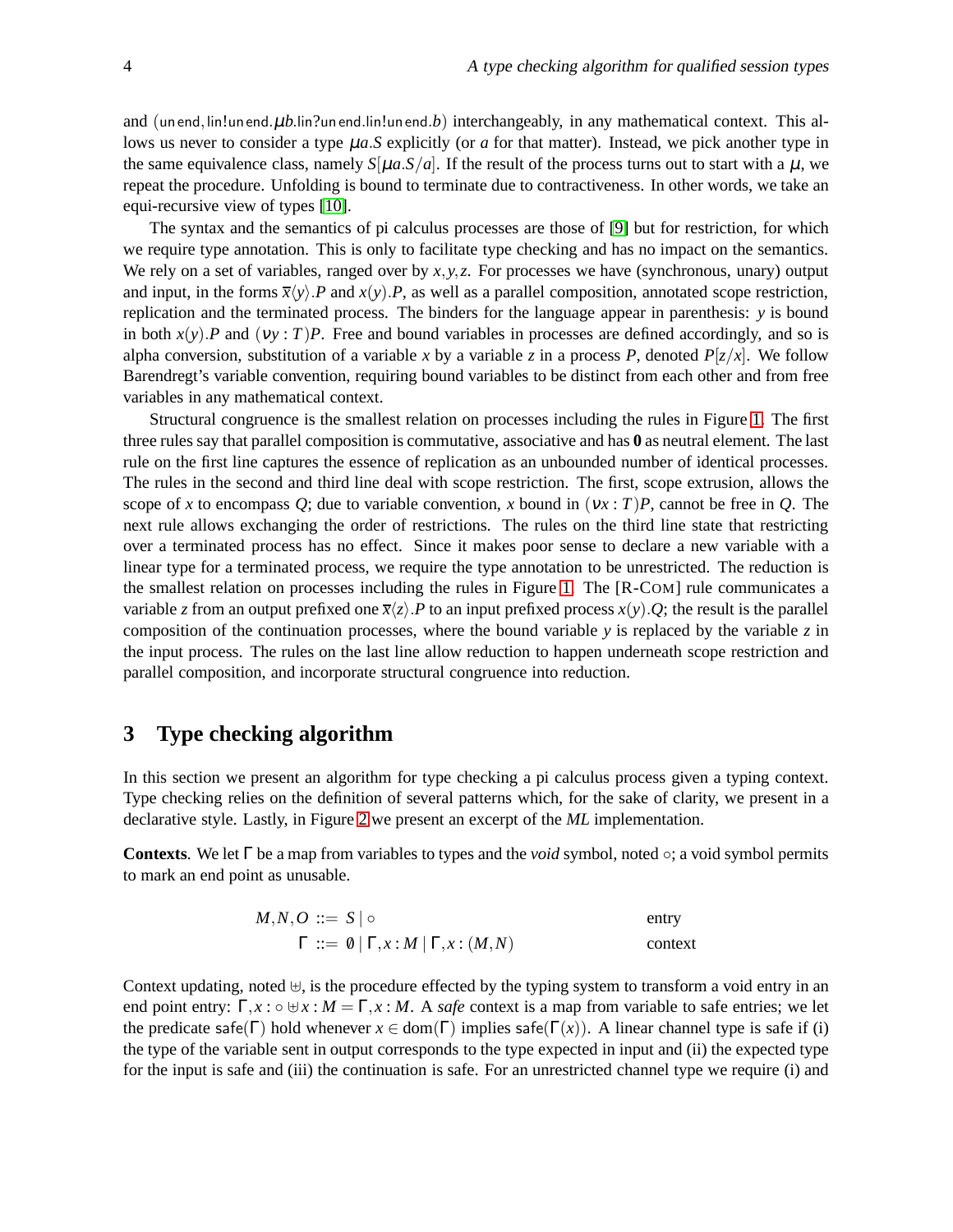(ii): (iii) will be enforced by the type system.

$$
\begin{aligned} &\mathsf{safe}(M)\\ &\mathsf{safe}((M_1,M_2))\qquad \qquad \exists i\in \{1,2\}.~M_i=\circ, \mathsf{un}~\mathsf{end}\\ &\mathsf{safe}((\mathsf{lin}~?T.S_1,\mathsf{lin}~!T.S_2))=\mathsf{safe}(T)\wedge \mathsf{safe}((S_1,S_2))\\ &\mathsf{safe}((\mathsf{un}~?T.S_1,\mathsf{un}~!T.S_2))=\mathsf{safe}(T) \end{aligned}
$$

A context is *unrestricted* if it contains only unrestricted or void entries. We let un(Γ) whenever  $x \in$ dom( $\Gamma$ ) implies un( $\Gamma(x)$ ).

$$
un(\circ)
$$
  
un(unp)  
un
$$
(M,N)) = un(M) \wedge un(N)
$$

**Patterns**. We present typing rules for processes of the form  $\Gamma_1 \vdash P \triangleright \Gamma_2$  where  $\Gamma_1$  is a context received in input and  $\Gamma_2$  is a context produced as output. Given that  $\Gamma_1$  is a context such that safe( $\Gamma_1$ ), the rules are chosen deterministically by inspecting (i) the shape of the context and (ii) the shape of the process, in the following way. Each rule is implemented as a pattern of a function with signature check( $g$ : context,  $p$ : process) : context. For each function call with a safe context parameter, zero or one pattern does match; in the first case a pattern exception indicating the reject of the process is raised while in the second case a context is returned in output to the caller. The rules for variables have the form  $\Gamma_1 \vdash v : T \triangleright \Gamma_2$  and are implemented as patterns of a function with signature checkVar (g:context, v:var):context . In the rules below the output context is obtained by setting to void the linear assumptions used to type the variable. The last three rules permit to resolve any ambiguity in typing an unrestricted end point type with an unrestricted channel type.

$$
\frac{\Gamma = \Gamma_1, x: \lim p, \Gamma_2}{\Gamma \vdash x: \lim p \triangleright \Gamma_1, x: \circ, \Gamma_2} \qquad \frac{\Gamma = \Gamma_1, x: \lim p, \Gamma_2}{\Gamma \vdash x: \lim p \triangleright \Gamma} \qquad \qquad [\text{A-V-L}], [\text{A-V-U}]
$$

$$
\Gamma = \Gamma_1, x: (\lim p_1, \lim p_2), \Gamma_2
$$
  
\n
$$
\Gamma \vdash x: (\lim p_1, \lim p_2) \triangleright \Gamma_1, x: (\circ, \circ), \Gamma_2
$$
  
\n
$$
\Gamma = \Gamma_1, x: (\lim p_1, \lim p_2), \Gamma_2
$$
  
\n[A. V. L. P.]

$$
\frac{1 - 11, x \cdot (\text{min } p_1, \text{min } p_2), 12}{\Gamma \vdash x : (\text{lin } p_2, \text{lin } p_1) \triangleright \Gamma_1, x : (\circ, \circ), \Gamma_2}
$$
 [A-V-LL-R]

$$
\frac{\Gamma = \Gamma_1, x \colon (\mathop{\text{lin}} p, N), \Gamma_2}{\Gamma \vdash x \colon \mathop{\text{lin}} p \triangleright \Gamma_1, x \colon (\circ, N), \Gamma_2} \qquad \frac{\Gamma = \Gamma_1, x \colon (M, \mathop{\text{lin}} p), \Gamma_2}{\Gamma \vdash x \colon \mathop{\text{lin}} p \triangleright \Gamma_1, x \colon (M, \circ), \Gamma_2} \qquad [\text{A-V-L-R}], [\text{A-V-L-L}]
$$

$$
\frac{\Gamma = \Gamma_1, x \colon (\mathsf{un}\, p_1, \mathsf{un}\, p_2), \Gamma_2}{\Gamma \vdash x \colon (\mathsf{un}\, p_1, \mathsf{un}\, p_2) \triangleright \Gamma} \qquad \frac{\Gamma = \Gamma_1, x \colon (\mathsf{un}\, p_1, \mathsf{un}\, p_2), \Gamma_2}{\Gamma \vdash x \colon (\mathsf{un}\, p_2, \mathsf{un}\, p_1) \triangleright \Gamma} \qquad \qquad [\text{A-V-UU-L}], [\text{A-V-UU-R}]
$$

$$
\frac{\Gamma = \Gamma_1, x \colon (\operatorname{un} p, N), \Gamma_2 \quad \operatorname{un} p \neq N}{\Gamma \vdash x \colon \operatorname{un} p \triangleright \Gamma} \qquad \frac{\Gamma = \Gamma_1, x \colon (M, \operatorname{un} p), \Gamma_2 \quad \operatorname{un} p \neq M}{\Gamma \vdash x \colon \operatorname{un} p \triangleright \Gamma} \qquad [\text{A-V-U-L}], [\text{A-V-U-R}]
$$
\n
$$
\frac{\Gamma = \Gamma_1, x \colon (\operatorname{unend}, \operatorname{unend}), \Gamma_2}{\Gamma \vdash x \colon \operatorname{unend} \triangleright \Gamma} \qquad [\text{A-V-UE}]
$$

Rule [A-OUT-L] is to type processes sending variables on a channel used in linear mode given that the type for the channel in the context is an end point. The context changed by setting the channel to void is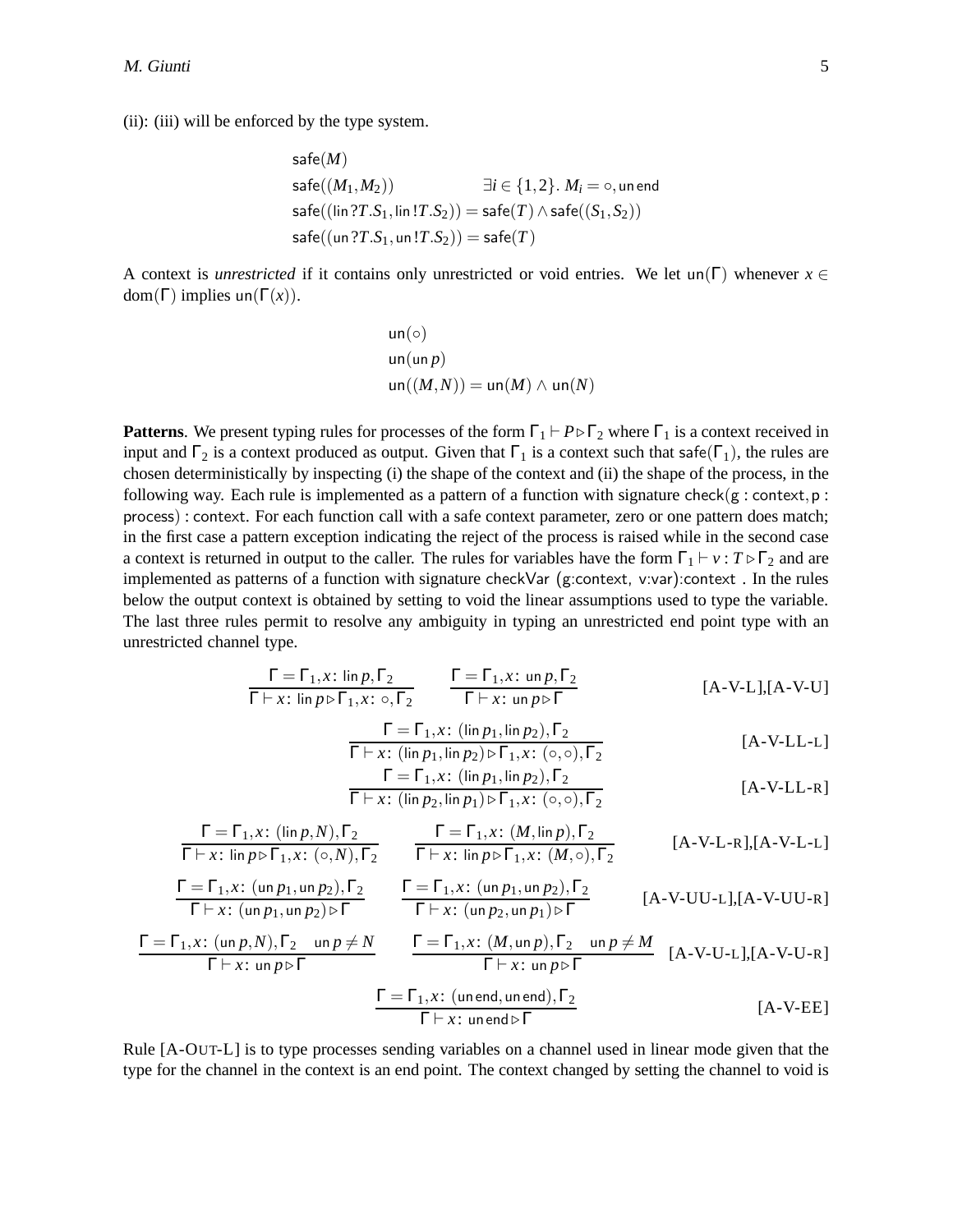used to check the sent variable at the expected type and in turn to return a new context. The new context updated with the continuation type for the linear channel is passed as parameter in the call for checking the continuation process. To ensure a linear use of the channel to be finished within the continuation, we verify that the context returned by the call for the continuation does contain an unrestricted typing for the channel. Finally, the returned context is given as output with the typing for the channel set to void.

$$
\frac{\Gamma_1, x : \circ \vdash y : T \triangleright \Gamma_2 \qquad \Gamma_2 \uplus x : S \vdash P \triangleright \Gamma_3, x : M \qquad \text{un}(M)}{\Gamma_1, x : \text{lin} \, !T.S \vdash \overline{x} \langle y \rangle. P \triangleright \Gamma_3, x : \circ} \qquad \qquad [\text{A-OUT-L}]
$$

Rules [A-OUT-L-L],[A-OUT-L-R] are used when the entry for the linear output in the context is a channel type. The rules are implemented by the pattern [A-OUT-L]. In returning the context we set one end of the channel type to void while we leave the other end as it has been received in input.

$$
\frac{\Gamma_1, x: \operatorname{lin}!T.S \vdash \overline{x}\langle y \rangle.P \triangleright \Gamma_3, x: \circ}{\Gamma_1, x: (\operatorname{lin}!T.S, N) \vdash \overline{x}\langle y \rangle.P \triangleright \Gamma_3, x: (\circ, N)}
$$
\n
$$
\frac{\Gamma_1, x: \operatorname{lin}!T.S \vdash \overline{x}\langle y \rangle.P \triangleright \Gamma_3, x: \circ}{\Gamma_1, x: (M, \operatorname{lin}!T.S) \vdash \overline{x}\langle y \rangle.P \triangleright \Gamma_3, x: (M, \circ)}
$$
\n[A-OUT-L-R]

For sending a variable on an unrestricted channel we require the sent variable to be typable by the same context received in input; that is, the type for the unrestricted output channel must be recursive. The context obtained by the typing for the variable is then used to call the checking function for the continuation process.

$$
\frac{\Gamma_1, x: S \vdash v: T \triangleright \Gamma_2 \qquad \Gamma_2 \vdash P \triangleright \Gamma_3 \qquad S = \text{un } !T.S}{\Gamma_1, x: \text{ un } !T.S \vdash \overline{x} \langle y \rangle. P \triangleright \Gamma_3}
$$
\n[A-OUT-Un]

$$
\frac{\Gamma_1, x \colon (S, N) \vdash v \colon T \triangleright \Gamma_2 \qquad \Gamma_2 \vdash P \triangleright \Gamma_3 \qquad S = \text{un} \colon T.S}{\Gamma_1, x \colon (\text{un} \colon T.S, N) \vdash \overline{x} \langle y \rangle. P \triangleright \Gamma_3}
$$
 [A-OUT-UN-L]

$$
\frac{\Gamma_1, x \colon (M, S) \vdash \nu \colon T \triangleright \Gamma_2 \qquad \Gamma_2 \vdash P \triangleright \Gamma_3 \qquad S = \text{un } !T.S}{\Gamma_1, x \colon (M, \text{un } !T.S) \vdash \overline{x} \langle y \rangle. P \triangleright \Gamma_3}
$$
\n[A-OUT-UN-R]

To type a linear usage of an input we require the expected type to agree with the type of the input channel and the continuation type for the channel to be consumed within the continuation. This is implemented by requiring that the context returned by the call for the continuation does map the variable to an unrestricted type. We also require a linear usage for the variable bound by the input to be finished within its local scope. Lastly, the call returns a context (i) with the type for the linear variable set to void and (ii) pruned by the variable bound by the input prefix. This is the rationale of rule [A-IN-L] and or rules [A-IN-L-L],[A-IN-L-R] which are used for variables having respectively an end point or a channel type.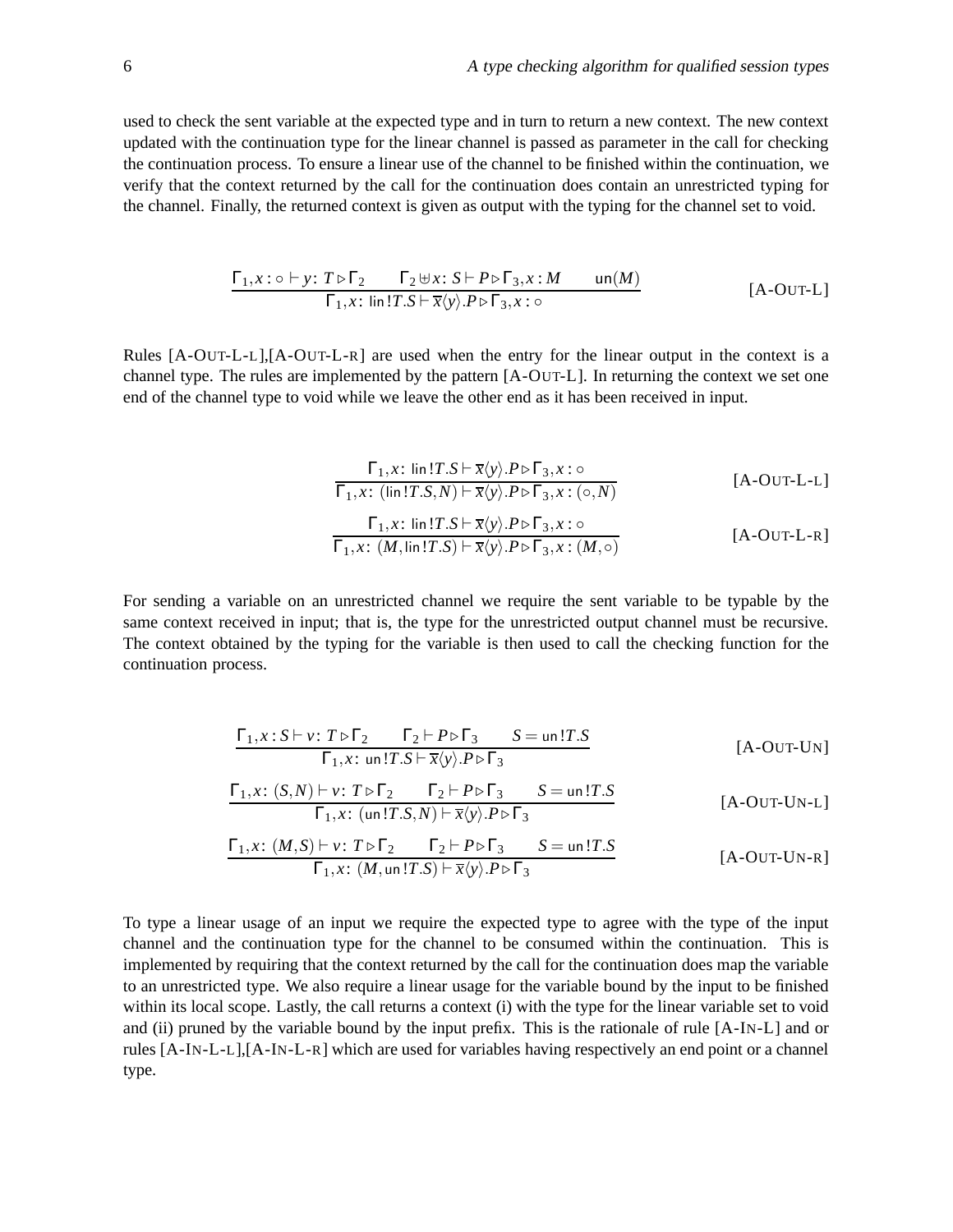$$
\frac{\Gamma_1, x \colon S, y \colon T \vdash P \triangleright \Gamma_2, x \colon M, y \colon O \qquad \text{un}(M) \qquad \text{un}(O)}{\Gamma_1, x \colon \text{lin?} T. S \vdash x(y). P \triangleright \Gamma_2, x : \circ}
$$
 [A-IN-L]

$$
\frac{\Gamma_1, x: \lim \{T.S \vdash x(y).P \triangleright \Gamma_2, x: \circlearrowleft \right\}}{\Gamma_1, x: (\lim \{T.S,N\} \vdash x(y).P \triangleright \Gamma_2, x: (\circ, N))}
$$
\n[A-IN-L-L]

$$
\frac{\Gamma_1, x: \operatorname{lin} T.S \vdash x(y). P \triangleright \Gamma_2, x: \circ}{\Gamma_1, x: (M, \operatorname{lin} T.S) \vdash x(y). P \triangleright \Gamma_2, x: (M, \circ)} \qquad \qquad [\text{A-IN-L-R}]
$$

The rules for unrestricted input take the context received in input and add the bound variable at the expected type in order to type the continuation. The context returned by the call of the checking function for the continuation needs to be first verified to ensure that the type for the bound variable is unrestricted, and then pruned by the variable to be returned in output.

$$
\frac{\Gamma_1, x \colon S, y \colon T \vdash P \triangleright \Gamma_2, y \colon O \qquad \text{un}(O)}{\Gamma_1, x \colon \text{un?}T.S \vdash x(y).P \triangleright \Gamma_2} \qquad \qquad [\text{A-IN-UN}]
$$

$$
\frac{\Gamma_1, x \colon (S, N), y \colon T \vdash P \triangleright \Gamma_2, y \colon O \qquad \text{un}(O)}{\Gamma_1, x \colon (\text{un?}T.S, N) \vdash x(y).P \triangleright \Gamma_2}
$$
 [A-IN-UN-L]

$$
\frac{\Gamma_1, x \colon (M, S), y \colon T \vdash P \triangleright \Gamma_2, y \colon O \qquad \text{un}(O) \qquad S = \text{un?}T.S}{\Gamma_1, x \colon (M, \text{un?}T.S) \vdash x(y).P \triangleright \Gamma_2} \qquad \qquad [\text{A-IN-UN-R}]
$$

To type an inert process by using [A-INACT] any context suffices; the context received in input is forwarded in output. To type a parallel process in [A-PAR] we check the first thread with the context received in input. This operation returns in output a context that is used to type-check the next thread. The context returned by the last typing is forwarded in output. While imposing an order on parallel processes could appear restrictive, in Section [4](#page-10-0) we will show that the chosen order makes no difference.

$$
\Gamma \vdash \mathbf{0} \triangleright \Gamma \qquad \frac{\Gamma_1 \vdash P \triangleright \Gamma_2 \qquad \Gamma_2 \vdash Q \triangleright \Gamma_3}{\Gamma_1 \vdash P \mid Q \triangleright \Gamma_3} \qquad \qquad [\text{A-InACT}], [\text{A-PAR}]
$$

In order to type a process generating a new channel, in rule [A-RES] we require the typing for the channel to be safe; if it is not, the algorithm stops and an exception is raised. Similarly to the input cases, if a linear usage is prescript for the new variable then it must be finished within its scope.

$$
\frac{\text{safe}(T) \quad \Gamma_1, y \colon T \vdash P \triangleright \Gamma_2, y \colon O \quad \text{un}(O)}{\Gamma_1 \vdash (vy \colon T) P \triangleright \Gamma_2} \tag{A-RES}
$$

<span id="page-7-0"></span>The rule for replication [A- REPL] is below. In the call for checking the process under the replication we require the context returned in output to be equal to the one received in input. Indeed, a change in the output context would be obtained by introducing a void symbol indicating that a linear resource has been consumed. This must clearly be forbidden under replication. On contrast, we allow to return linear entries in order to type check the next thread.

$$
\frac{\Gamma_1 \vdash P \triangleright \Gamma_2 \quad \Gamma_2 = \Gamma_1}{\Gamma_1 \vdash !P \triangleright \Gamma_2} \tag{A-REPL}
$$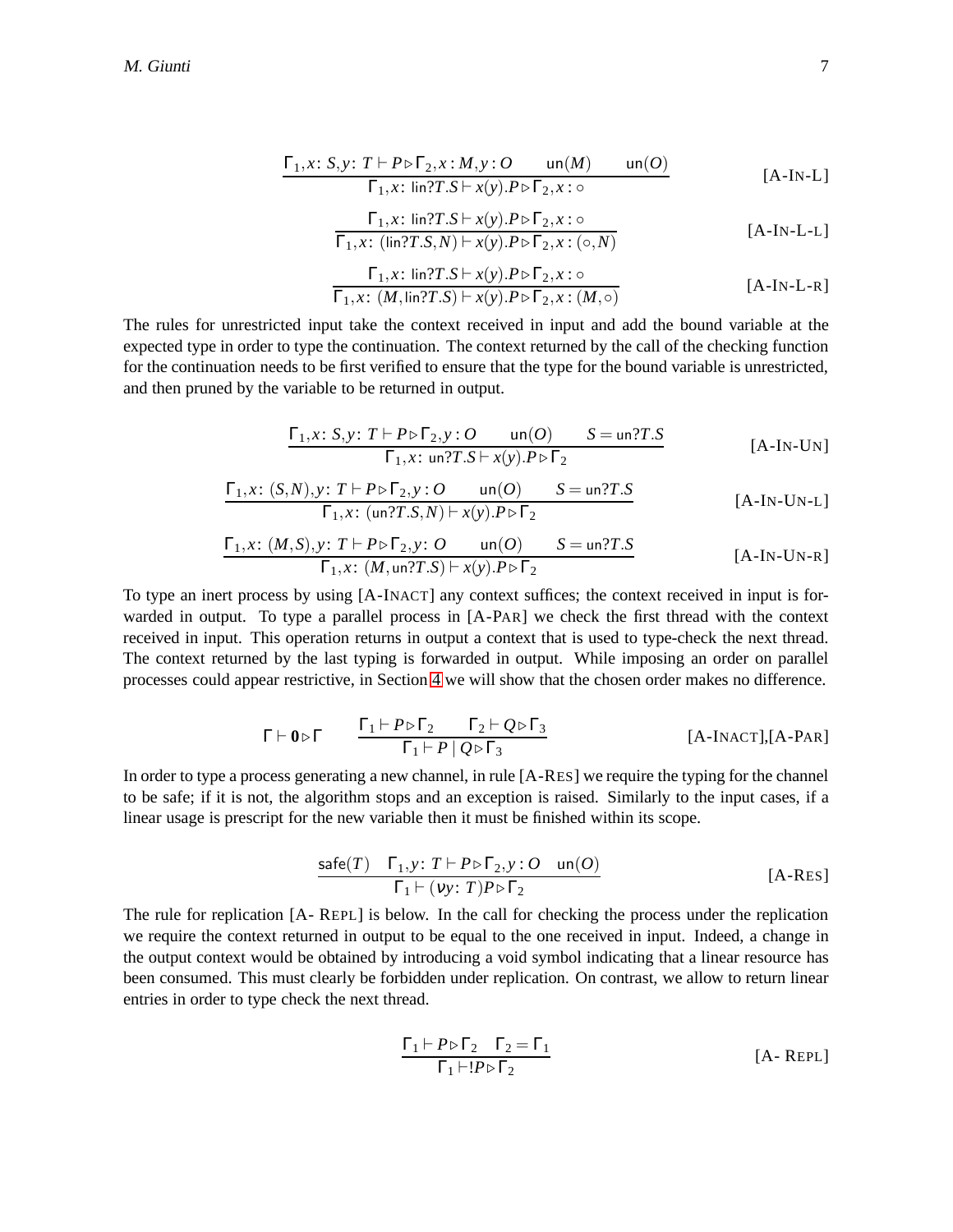|              | datatype qualifier = $Lin$   Un; |                                                                                  |                    |           |
|--------------|----------------------------------|----------------------------------------------------------------------------------|--------------------|-----------|
|              | datatype preType                 | = In of sessionType * endpointType   Out of sessionType * endpointType   End     |                    |           |
| and          |                                  | endpointType = Qualified of qualifier $*$ preType   Void                         |                    |           |
| and          |                                  | sessionType = EndPoint of endpointType   Channel of endpointType * endpointType; |                    |           |
|              | type context                     | = (string * sessionType) list;                                                   |                    |           |
|              | datatype process                 | = Zero   Replication of process   Parallel of process * process                  |                    |           |
|              |                                  | Input of string * string * process   Output of string * string * process         |                    |           |
|              |                                  | New of string * sessionType * process;                                           |                    |           |
|              | fun safe                         | (g:context):context;                                                             |                    |           |
|              | fun unVar                        | (g:context, v:string):context;                                                   |                    |           |
|              | fun remove                       | (g:context, v:string):context;                                                   |                    |           |
|              | fun setVoid                      | (g:context, v:string):context;                                                   |                    |           |
|              | fun checkVar                     | $((x, ((EndPoint (Qualified (Lin,p))))):g,$                                      |                    |           |
|              |                                  | $(z, ((EndPoint (Qualified (Lin,r)))))) =$                                       |                    |           |
|              |                                  | if $p=r$ then $(x, (EndPoint void))$ : :g                                        | $(* A-V-L *)$      |           |
| $\mathbf{I}$ | checkVar                         | $((x, ((EndPoint (Qualified (Un,p)))))::g,$                                      |                    |           |
|              |                                  | $(z, ((EndPoint (Qualified (Un,r)))) ) =$                                        |                    |           |
|              |                                  | if $p=r$ then $((x, ((EndPoint (Qualified (Un,p))))):g)$                         | $(* A-V-U * )$     |           |
|              | checkVar                         | $((x, ((Channel (Qualified (Lin,p), Qualified (Lin,s))))):g,$                    |                    |           |
|              |                                  | $(z, ((Channel (Qualified (Lin,r), Qualified (Lin,t))))=$                        |                    |           |
|              |                                  | if p=r andalso s=t then                                                          |                    |           |
|              |                                  |                                                                                  |                    |           |
|              |                                  | ((x, ((Channel (void, Void))))::g)<br>else                                       |                    |           |
|              |                                  |                                                                                  |                    |           |
|              |                                  | if p=t andalso s=r                                                               |                    |           |
|              |                                  | then $((x, ((Channel ( Void, Void))))::g)$                                       | $(* A-V-LL-L+R *)$ |           |
| $\mathbf{I}$ | checkVar                         | $((x, ((Channel (Qualified (Lin,p), Void))))::g,$                                |                    |           |
|              |                                  | $(z, ((EndPoint (Qualified (Lin,r))))) =$                                        |                    |           |
|              |                                  | if p=r                                                                           |                    |           |
|              |                                  | then $((x, ((Channel ( Void, Void)))):g)$                                        | $(* A-V-L-R *)$    |           |
| $\mathbf{I}$ | checkVar                         | $((x, ((Channel (Qualified (Lin,p), Qualified (Un,s))))):g,$                     |                    |           |
|              |                                  | $(z, ((EndPoint (Qualified (Lin,r))))) =$                                        |                    |           |
|              |                                  | if p=r                                                                           |                    |           |
|              |                                  | then $((x, ((Channel (void, Qualified (Un, s))))):g)$                            | $(*A-V-L-R * )$    |           |
| (*           |                                  | $A-V-UU-L$ $A-V-U-L$ $A-V-U-R$<br>  A-V-L-L<br>  A-V-E-E                         |                    | $\ast)$ ; |
|              | fun check                        | $(g:context, Zero:process) =$                                                    |                    |           |
|              |                                  |                                                                                  | $(*$ A-INACT $*)$  |           |
| $\mathbf{I}$ | check                            | $(g:context, Replication p) =$                                                   |                    |           |
|              |                                  | if $g = check(g, p)$                                                             |                    |           |
|              |                                  | then g                                                                           | $(* A-REPL$        | *)        |
| $\mathbf{I}$ | check                            | $(g:context, Parallel (p1,p2)) =$                                                |                    |           |
|              |                                  | check $(\text{check}(g,p1), p2)$                                                 | $(* A-PAR$         | *)        |
|              | check                            | $((z, (Endpoint (Qualified (Lin, In (a, c)))))::t, Input (x, y, p))=$            |                    |           |
|              |                                  | let val $d = check ((x, Endpoint (c)): :t,p)$ in                                 |                    |           |
|              |                                  | setVoid ( remove (unVar (unVar $(d,x)$ , y), y), x)                              |                    |           |
|              |                                  | end                                                                              | $(*$ A-IN-L        | *)        |
|              | check                            | $(g:context, New (x,t,p)) =$                                                     |                    |           |
|              |                                  | remove ( $unVar$ ( $check$ ( $safe([x,t)])@g, p)$ , $x$ ) , $x)$ (* A-RES        |                    | *)        |
| (*           |                                  | A-IN-L-1   A-IN-L-r   A-IN-Un   A-IN-Un-1   A-IN-Un-r   A-OUT-L                  |                    |           |
|              |                                  | A-OUT-L-1   A-OUT-L-r   A-OUT-Un   A-OUT-Un-1   A-OUT-Un-r                       |                    | *);       |
|              | fun typeCheck                    | $(g:context, p:process) =$                                                       |                    |           |
|              |                                  | un (check (safe $(g)$ , p));                                                     |                    |           |
|              |                                  |                                                                                  |                    |           |

<span id="page-8-0"></span>Figure 2: ML code of the algorithm (excerpt)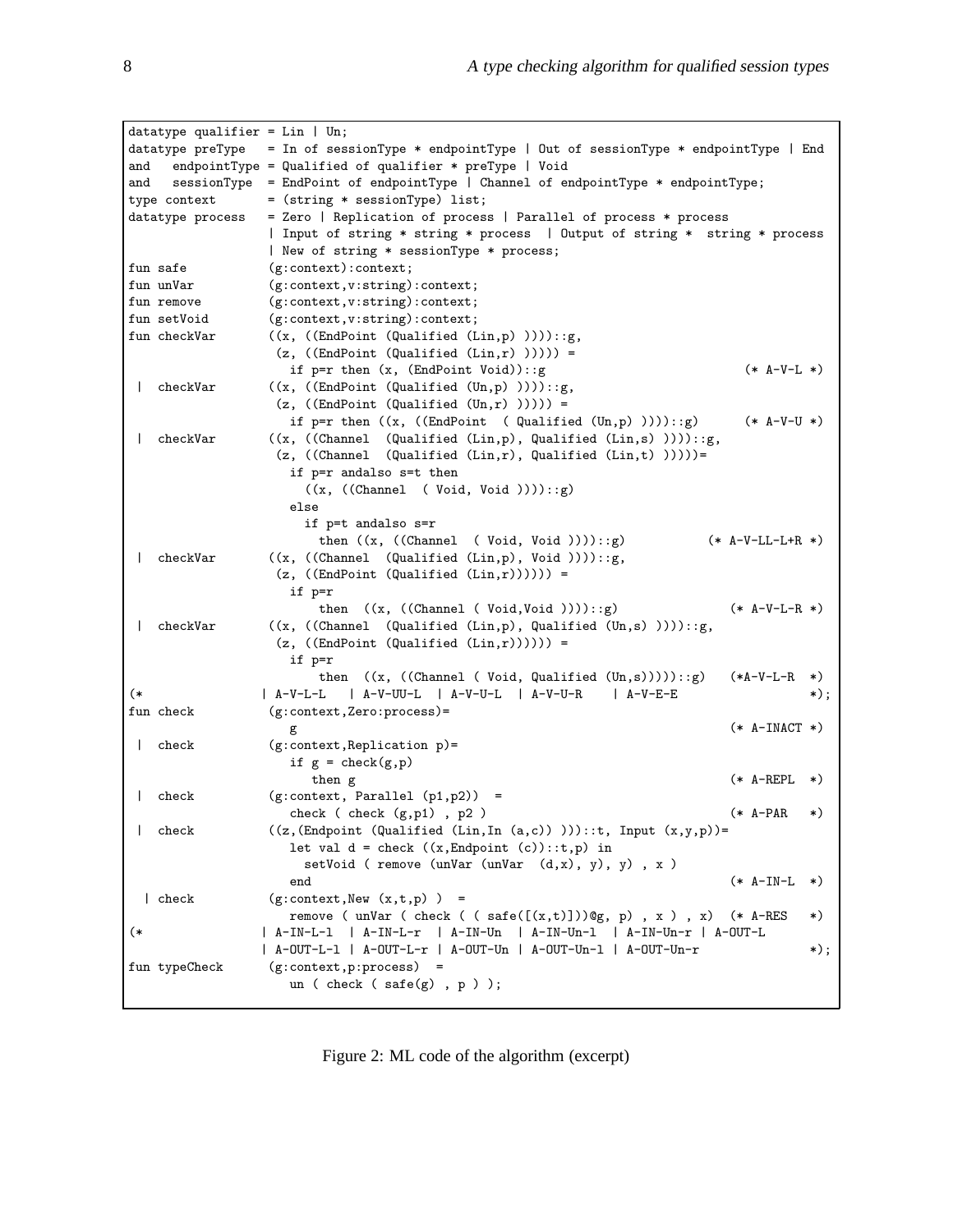**Lemma 3.1.** *If* safe( $\Gamma_1$ ) *and*  $\Gamma_1$   $\vdash$  *P* $\triangleright$   $\Gamma_2$  *then* dom( $\Gamma_2$ ) = dom( $\Gamma_1$ ) *and* safe( $\Gamma_2$ ).

**Type checking**. Having defined typing rules corresponding to patterns of the checking function, we devise an algorithm for establish a session-based type discipline. Figure [2](#page-8-0) presents the ML definition for types, processes and the type checking function. Type context associates variables to entries which are formed apart the end point and the channel type. The function safe returns in output the same context received in input whenever the context satisfies the safe predicate, otherwise it generates an exception. Function unVar takes as parameters a context and a variable and verifies that the type for the variable in the context is unrestricted; in this case the context is returned in output, otherwise an exception is raised. Functions remove and setVoid do perform the required operations and return the updated context. We also need auxiliary functions to push and pop entries to and from the context stack; we omit all the details.

The check function, the kernel of the type checking procedure, is defined by the union of the patterns for the rules introduced in the current section. In order to illustrate the mechanism, we draw the translation of some patterns. In patterns for variables and in [A-IN-L] we assume the variable on the top of the context *z* to be equal to the variable *x* respectively for the value to type and for the input prefix of the process. The checkVar function is called in patterns for output in order to type the sent variable and obtain in output a context to pass together with the the continuation to the checking function. In [A-IN-L] we launch the recursive call of the check function by passing as parameters the updated context and the continuation process. After checking that the type for both channel *x* and the variable bound by the input are unrestricted in the returned context, we return the context with the type for *x* set to void. In the pattern for [A-RES] we launch the check function by passing as parameters the context with the new entry and the continuation process. The inner call of the safe function immediately raises an exception if the type for the bound variable is not safe. Lastly, we first control that in the returned context the variable is unrestricted and then we return the context pruned by the variable. The algorithm is implemented by the typeCheck function. The function receives in input a context and a process. If the context received in input is not safe then the function exits immediately. Otherwise, a context is returned in input provided that an exception has not been raised. The exception could raise (i) when no pattern matching is possible for the chosen derivation or (ii) when a call of the safe function in [A-RES] fails or (iii) when call of unVar function fails. Since the choice of patterns is deterministic for safe contexts, no backtracking is needed. Lastly, the process is accepted by the algorithm whenever the returned context satisfies the un predicate defined in Section [2.](#page-3-0)

**Lemma 3.2.** *If* safe( $\Gamma$ ) *then* check( $\Gamma$ , *P*) *matches zero or one patterns.* 

**Lemma 3.3.** *If* check( $\Gamma', P'$ ) *has been recursively invoked by* typeCheck( $\Gamma, P$ ) *then we have* safe( $\Gamma'$ ).

*Proof.* A call is a match of a pattern  $\Gamma_1$  +  $P \triangleright \Gamma_2$  which is an axiom whenever  $P = 0$ , and has been inferred from an hypothesis starting with a type environment ∆ on the left otherwise. We proceed by induction and show a stronger result, namely that safe( $\Delta$ ) implies safe( $\Gamma_1$ ). We close the proof by applying Lemma [3.1,](#page-7-0) and eventually by exploiting transitivity in cases for output and parallel composition. □

<span id="page-9-0"></span>**Corollary 3.4.** *If* check( $\Gamma', P'$ ) *is a call invoked during the execution of* typeCheck( $\Gamma, P$ ) *then there are zero or one patterns to match.*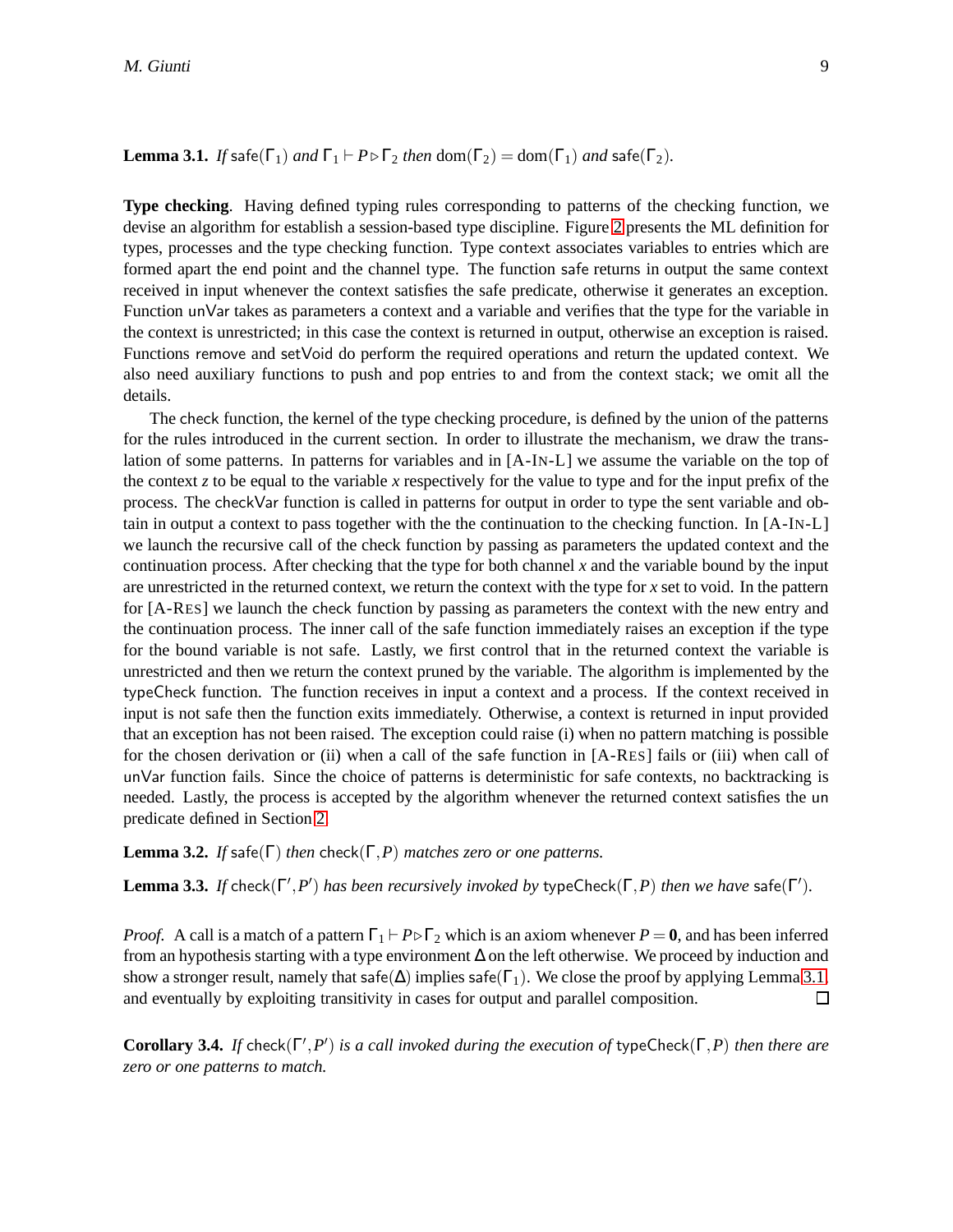*Context splitting rules*

$$
\emptyset = \emptyset \cdot \emptyset \qquad \qquad \frac{I = I_1 \cdot I_2 \qquad T = \text{un } p \text{ or } (\text{un } p_1, \text{un } p_2)}{I, x: T = (I_1, x: T) \cdot (I_2, x: T)}
$$
\n
$$
\frac{I = I_1 \cdot I_2 \qquad T = \text{lin } p \text{ or } (\text{lin } p_1, \text{lin } p_2)}{I, x: T = (I_1, x: T) \cdot I_2} \qquad \qquad \frac{I = I_1 \cdot I_2 \qquad T = \text{lin } p \text{ or } (\text{lin } p_1, \text{lin } p_2)}{I, x: T = I_1 \cdot (I_2, x: T)}
$$
\n
$$
\frac{I = I_1 \cdot I_2}{I, x: (\text{lin } p_1, \text{lin } p_2) = (I_1, x: \text{ lin } p_1) \cdot (I_2, x: \text{ lin } p_2)}
$$
\n
$$
\frac{I = I_1 \cdot I_2}{I, x: (\text{lin } p_1, \text{un } p_2) = (I_1, x: (\text{lin } p_1, \text{un } p_2)) \cdot (I_2, x: \text{un } p_2)}
$$
\n
$$
\frac{I = I_1 \cdot I_2}{I, x: (\text{lin } p_1, \text{un } p_2) = (I_1, x: \text{un } p_2) \cdot (I_2, x: (\text{lin } p_1, \text{un } p_2))}
$$

*Typing rules for values*

$$
\frac{\text{un}(I)}{I, x: T \vdash_D x: T} \qquad \frac{I \vdash_D v: (S, \text{un } p)}{I \vdash_D v: S} \qquad \qquad [\text{T-VAR}] \text{ [T-STRENGTH]}
$$

*Typing rules for processes*

$$
\frac{\text{un}(I)}{I \vdash_D 0} \quad \frac{I_1 \vdash_D R_1 \quad I_2 \vdash_D R_2}{I_1 \cdot I_2 \vdash_D R_1 \mid R_2} \quad \text{[T-INACT] [T-PAR]}
$$
\n
$$
\frac{I \vdash_D R \quad \text{un}(I)}{I_1 \cdot I_2 \cdot I_1 \cdot I_2 \cdot I_1 \cdot I_2 \cdot I_1 \cdot I_2 \cdot I_1 \cdot I_2 \cdot I_1 \cdot I_2 \cdot I_1 \cdot I_2 \cdot I_1 \cdot I_2 \cdot I_1 \cdot I_2 \cdot I_1 \cdot I_2 \cdot I_1 \cdot I_2 \cdot I_1 \cdot I_2 \cdot I_1 \cdot I_2 \cdot I_1 \cdot I_2 \cdot I_1 \cdot I_2 \cdot I_1 \cdot I_2 \cdot I_1 \cdot I_2 \cdot I_1 \cdot I_2 \cdot I_1 \cdot I_2 \cdot I_1 \cdot I_2 \cdot I_1 \cdot I_2 \cdot I_1 \cdot I_2 \cdot I_1 \cdot I_2 \cdot I_1 \cdot I_2 \cdot I_1 \cdot I_2 \cdot I_1 \cdot I_2 \cdot I_1 \cdot I_2 \cdot I_1 \cdot I_2 \cdot I_1 \cdot I_2 \cdot I_1 \cdot I_2 \cdot I_1 \cdot I_2 \cdot I_1 \cdot I_2 \cdot I_1 \cdot I_2 \cdot I_1 \cdot I_2 \cdot I_1 \cdot I_2 \cdot I_1 \cdot I_2 \cdot I_1 \cdot I_2 \cdot I_1 \cdot I_2 \cdot I_1 \cdot I_2 \cdot I_1 \cdot I_2 \cdot I_1 \cdot I_2 \cdot I_1 \cdot I_2 \cdot I_1 \cdot I_2 \cdot I_1 \cdot I_2 \cdot I_1 \cdot I_2 \cdot I_1 \cdot I_2 \cdot I_1 \cdot I_2 \cdot I_1 \cdot I_2 \cdot I_1 \cdot I_2 \cdot I_1 \cdot I_2 \cdot I_1 \cdot I_2 \cdot I_1 \cdot I_2 \cdot I_1 \cdot I_2 \cdot I_1 \cdot I_1 \cdot I_2 \cdot I_1 \cdot I_2 \cdot I_1 \cdot I_2 \cdot I_1 \cdot I_1 \cdot I_2 \cdot I_1 \cdot I_2 \cdot I_1 \cdot I_2 \cdot I_1 \cdot I_2 \cdot I_1 \cdot I_2 \cdot I_1 \cdot I_2 \cdot I_1 \cdot I_2 \cdot I_1 \cdot I_2 \cdot
$$

$$
I \vdash_D !R
$$
  
\n
$$
I \vdash_D (vx: T)R
$$
  
\n
$$
I, x: S, y: T \vdash_D R
$$
  
\n
$$
I_1 \vdash_D y: T \quad I_2, x: S \vdash_D R
$$
  
\n
$$
I_1 \cdot (I_2, x: q!T.S) \vdash_D \overline{x} \langle v \rangle R
$$
  
\n
$$
I_1 \cdot (I_2, x: q!T.S) \vdash_D \overline{x} \langle v \rangle R
$$
  
\n[T-IN], [T-OUT]

$$
\frac{I, x: (S, S'), y: T \vdash_D R \qquad (*)}{I, x: (q?T.S, S') \vdash_D x(y).R} \qquad \frac{I_1 \vdash_D v: T \qquad I_2, x: (S, S') \vdash_D R \qquad (*)}{I_1 \cdot (I_2, x: (q!T.S, S')) \vdash_D \overline{x} \langle v \rangle.R} \qquad [T-INC], [T-OUTC]
$$
  
\n(\*)  $q = \text{un} \Rightarrow q?T.S = S \qquad (*) \qquad q = \text{un} \Rightarrow q!T.S = S$ 

<span id="page-10-1"></span>Figure 3: Split-based typing system

### <span id="page-10-0"></span>**4 Soundness**

This section is devoted to establishing the soundness of the algorithm. To this aim we project the pattern rules presented in Section [3](#page-4-0) into the typing system of Figure [3,](#page-10-1) which satisfies subject reduction [\[5\]](#page-18-4). The syntax of types and processes occurring in Figure [3](#page-10-1) is that of Figure [1.](#page-3-1) Contexts *I* are a map from variables to types *T*:

$$
I ::= \emptyset | I, x : T.
$$

Typing rules in Figure [3](#page-10-1) are based on a declarative definition of context splitting; the intuition is that unrestricted types are copied into both contexts, while linear types are placed in one of the two resulting contexts. We refer to [\[5\]](#page-18-4) for the details.

We introduce preliminary Lemmas and Definitions which will be useful to prove the main result of this section. Given a judgment  $\Gamma_1$   $\vdash P \triangleright \Gamma_2$  of the algorithmic system of Section [3](#page-4-0), we let the used closure of a type context  $\Gamma_1$  w.r.t.  $\Gamma_2$ , noted  $\Gamma_1 \triangleright \Gamma_2$ , be the typing context  $\emptyset$  whenever  $\Gamma_1 = \emptyset$ , and be defined by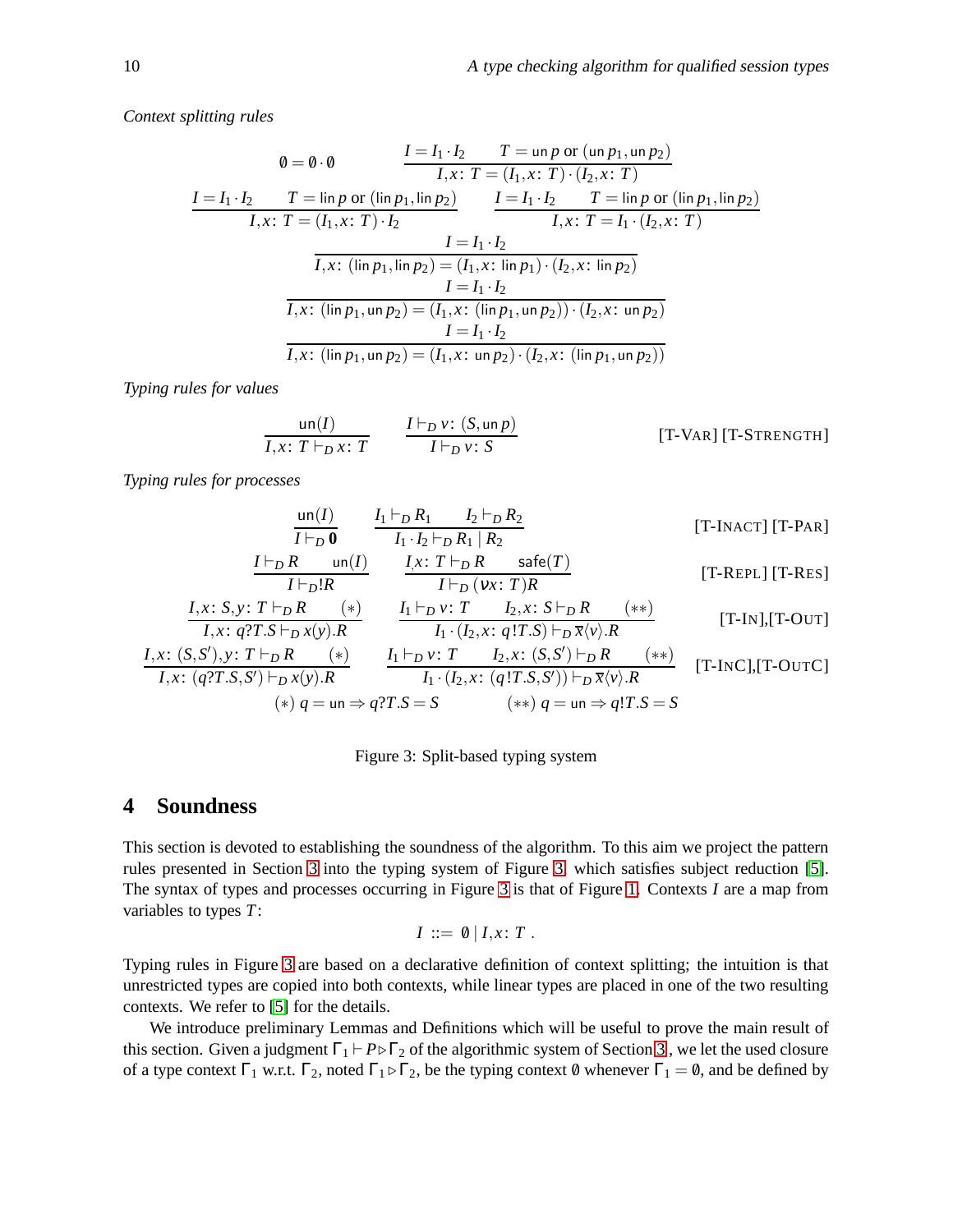$(\Gamma_1 \triangleright \Gamma_2)(x) = \Gamma_1(x) \triangleright \Gamma_2(x)$  otherwise:

$$
\circ \triangleright \circ = \circ
$$
\n
$$
\lim p_1 \triangleright \lim p_1 = \circ
$$
\n
$$
\lim p_1 \triangleright \infty = \lim p_1
$$
\n
$$
(M,N) \triangleright (M',N') = (M \triangleright M',N \triangleright N') .
$$
\n
$$
(M,N) \triangleright (M',N') = (M \triangleright M',N \triangleright N') .
$$

The map operation projects a type environment Γ into a context *I* of Figure [3.](#page-10-1) When applied to a used closure, it permits to map linear typings which do not change from  $\Gamma_1$  to  $\Gamma_2$  into the unend type.

$$
\mathsf{map}(\circ) = \mathsf{un}\,\mathsf{end} \qquad \qquad \mathsf{map}(S) = S
$$
\n
$$
\mathsf{map}((M,N)) = (\mathsf{map}(M), \mathsf{map}(N)) \qquad \qquad \mathsf{map}(\Gamma) = \bigcup_{x \in \mathsf{dom}(\Gamma)} x : \mathsf{map}(\Gamma(x))
$$

<span id="page-11-0"></span>**Lemma 4.1.** *Assume* safe( $\Gamma_1$ )*. If*  $\Gamma_1 \vdash P \triangleright \Gamma_2$  *then* map( $\Gamma_1 \triangleright \Gamma_2$ ) *is defined.* 

A used closure generated by the algorithmic system is sufficient to type a process with the system  $\vdash_{D}$ , as we will show in a nontrivial manner below. We need a couple of lemmas for strengthening judgments of the algorithmic system and weaken judgments of the split-based system.

<span id="page-11-2"></span>**Lemma 4.2** (Algorithmic strengthening)**.** *The following hold.*

*1. If*  $\Gamma_1$ *, x* : lin*p*  $\vdash P \triangleright \Gamma_2$ ,  $\vdots$  *x* : lin*p* then  $\Gamma_1 \vdash P \triangleright \Gamma_2$ ;

- *2. If*  $\Gamma_1, x : (\text{lin } p, S) \vdash P \triangleright \Gamma_2, x : (\text{lin } p, N)$  *then*  $\Gamma_1, x : S \vdash P \triangleright \Gamma_2, x : N'$ ;
- *3. If*  $\Gamma_1, x : (M, \text{lin } p) \vdash P \triangleright \Gamma_2, x : (M', \text{lin } p)$  *then*  $\Gamma_1, x : M \vdash P \triangleright \Gamma_2, x : M'$ ;
- *4. If*  $\Gamma_1$ *, x* :  $\circ \vdash P \triangleright \Gamma_2$ *; x* :  $\circ$  *then*  $\Gamma_1 \vdash P \triangleright \Gamma_2$ *;*
- *5. If*  $\Gamma_1, x : (\circ, N) \vdash P \triangleright \Gamma_2$ ,  $: x : (\circ, N')$  then  $\Gamma_1, x : N \vdash P \triangleright \Gamma_2, x : N'$ ;
- *6. If*  $\Gamma_1, x : (M, \circ) \vdash P \triangleright \Gamma_2, x : (M', \circ)$  *then*  $\Gamma_1, x : M \vdash P \triangleright \Gamma_2, x : M'$ ;
- *7. If*  $\Gamma_1$ *, x* : un *p*  $\vdash P \triangleright \Gamma_2$ *, x* : un *p and x*  $\notin$  fv(*P*) *then*  $\Gamma_1 \vdash P \triangleright \Gamma_2$ ;
- *8. If*  $\Gamma_1$ *,x* : (un  $p_1$ ,un  $p_2$ )  $\vdash P \triangleright \Gamma_2$ ,*x* : (un  $p_1$ ,un  $p_2$ ) *and x*  $\notin$  fv(*P*) *then*  $\Gamma_1 \vdash P \triangleright \Gamma_2$ .

<span id="page-11-1"></span>**Lemma 4.3** (Weakening).  $I, x : S \vdash_D P$  implies  $I, x : (S, \text{un } p) \vdash_D P$ .

We have all the ingredients to prove the following result which is the wedge of the proof of soundness.

<span id="page-11-3"></span>**Lemma 4.4.** *Assume* safe( $\Gamma_1$ )*. The following hold.* 

- *1. If*  $\Gamma_1 \vdash v$ :  $T \triangleright \Gamma_2$  *then* map( $\Gamma_1 \triangleright \Gamma_2$ )  $\vdash_D v$ : *T*;
- *2. If*  $\Gamma_1 \vdash P \triangleright \Gamma_2$  *then* map( $\Gamma_1 \triangleright \Gamma_2$ )  $\vdash_D P$ .

*Proof.* We first prove (1). Assume  $\Gamma_1$ , x: lin  $p, \Gamma_2 \vdash x$ : lin  $p \triangleright \Gamma_1$ ,  $x$ :  $\circ$ ,  $\Gamma_2$ . Notice that  $I = \text{map}((\Gamma_1, \Gamma_2) \triangleright \Gamma_2)$  $(\Gamma_1,\Gamma_2)$ ) is a safe type context such that un(*I*), i.e. it contains only unrestricted typings, and that lin  $p \triangleright \circ =$ lin *p*. We apply [T-VAR] and infer  $I, x$ : lin  $p \vdash_D x$ : lin *p*. The cases for typing a linear or unrestricted channel type, or an unrestricted channel type are analogous. Assume  $\Gamma_1$ ,*x*: (lin *p*,*N*),  $\Gamma_2$  ⊢ *x*: lin *p* ⊳  $\Gamma_1, x: (\circ, N), \Gamma_2$ . Let  $I = \textsf{map}((\Gamma_1, \Gamma_2) \triangleright (\Gamma_1, \Gamma_2))$ . We have  $I(x) = (\textsf{lin } p, S)$  with  $S = \textsf{un } p'$  or  $S = \textsf{un } \textsf{end}$ . From these results and [T-VAR] we infer  $I, x : (\lim p, S) \vdash x : \lim p$ . Now assume that  $\Gamma \vdash_D x : \lim p \triangleright \Gamma$ with  $\Gamma = \Gamma_1$ , x:  $(\text{un } p, N), \Gamma_2$ . From  $\text{un}(\text{map}(\Gamma \triangleright \Gamma))$  and [T-VAR] we infer that there is  $S = \text{un } p'$  or *S* = un end such that un(map( $\Gamma \triangleright \Gamma$ ))  $\vdash_D x$ : (un *p*,*S*). We apply [T-STRENGTH] and infer the desired result: map( $\Gamma \triangleright \Gamma$ )  $\vdash_D x$ : un *p*.

To prove (2) we proceed by induction on the length of the derivation for  $\Gamma_1 \vdash P \triangleright \Gamma_2$ . We prove the most interesting cases. We use the notation  $\Gamma \backslash x$  to indicate the context  $\Gamma'$  whenever  $\Gamma = \Gamma', x : M$  or  $\Gamma = \Gamma', x : (M, N).$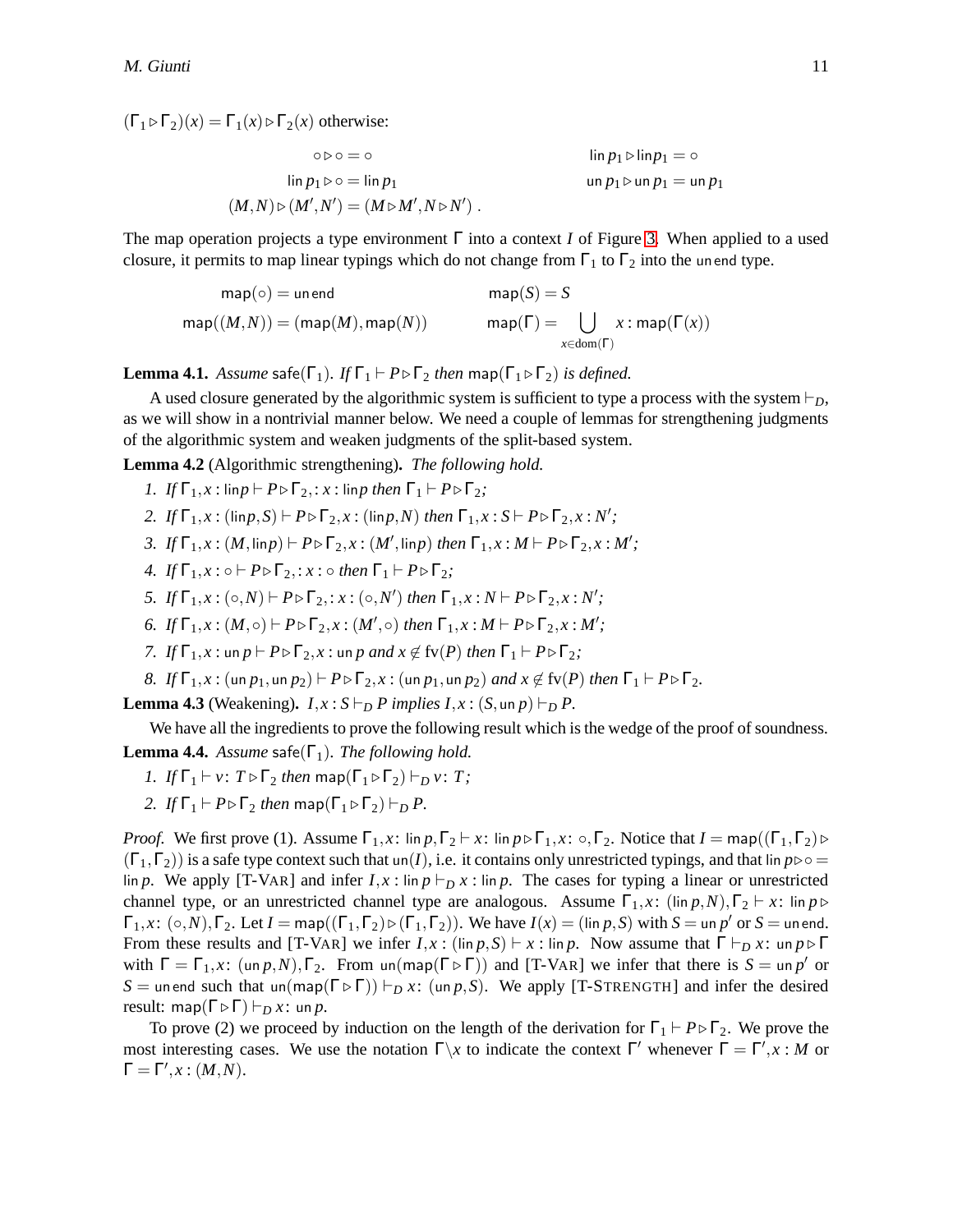- [A-PAR] We have  $\Gamma_1 \vdash P \mid Q \triangleright \Gamma_3$  inferred from  $\Gamma_1 \vdash P \triangleright \Gamma_2$  and  $\Gamma_2 \vdash Q \triangleright \Gamma_3$ . We proceed by case analysis on  $\Gamma_1$ . If  $\Gamma_1 = \emptyset$  we are done by applying the first rule for context splitting. Otherwise assume  $\Gamma_1 = \Gamma, x : T$ . We exploit Lemma [4.1](#page-11-0) in order to infer the type of  $\Gamma_2(x)$  and  $\Gamma_3(x)$ .
	- $(T = \circ)$ . We have map $(\Gamma_1 \triangleright \Gamma_2)(x) =$  unend and map $(\Gamma_2 \triangleright \Gamma_3)(x) =$  unend. We apply [T-PAR] to the I.H by using the second rule for context splitting to map( $\Gamma_1 \triangleright \Gamma_2$ )  $\vdash_D P$  and map( $\Gamma_2 \triangleright$  $\Gamma_3$ )  $\vdash_D Q$ .
	- $(T = (\circ, \circ))$ . Analogous to the previous case.
	- $(T = \lim p)$ . We have two cases for map( $\Gamma_1 \triangleright \Gamma_2(x)$  corresponding to (i) lin *p* and (ii) unend. In case (i) we have map( $\Gamma_2 \triangleright \Gamma_3$ ) = un p'. This is because by definition of map we have that  $\Gamma_2(x) = \circ$ . By applying Lemma [4.3](#page-11-1) we weaken map( $\Gamma_1 \triangleright \Gamma_2$ ) and obtain an environment  $\Delta$ equal to map( $\Gamma_1 \triangleright \Gamma_2$ ) but for the entry *x* which is weakened to (lin *p*, un *p'*). We apply the I.H. and infer the desired result by applying the fifth rule for context splitting in [T-PAR]:  $\Delta \vdash_D P$ and map( $\Gamma_2 \triangleright \Gamma_3$ )  $\vdash_D Q$ . In case (ii) we have  $\Gamma_2(x) = \lim p$ . In sub case map( $\Gamma_2 \triangleright \Gamma_3(x) = \lim p$ we apply the I.H. and proceed by weakening the type to  $($ un end,lin  $p)$  in order to apply the sixth rule for splitting in [T-PAR]. In sub-case map( $\Gamma_2 \triangleright \Gamma_3(x) =$  unend we apply the second splitting rule.
	- $(T = (\text{lin } p_1, \text{lin } p_2))$ . We have four cases for map( $\Gamma_1 \triangleright \Gamma_2(x)$  corresponding to (iii) ( $\text{lin } p_1, \text{lin } p_2$ ) and (iv) (lin  $p_1$ , un end) and (v) (un end, lin  $p_2$ ) and (vi) (un end, un end). In case (iii) we infer  $\Gamma_2(x) = (\circ, \circ)$ . We apply Lemma [4.2](#page-11-2) and strengthen the algorithm's judgment by removing the entry for *x* in  $\Gamma_2$ :  $\Gamma_2 \backslash x \vdash Q \triangleright \Gamma_3 \backslash x$ . We apply the I.H. and by [T-PAR] we infer the desired result by applying the fourth rule for context splitting to map( $\Gamma_1 \triangleright \Gamma_2$ )  $\vdash_p P$  and  $map(\Gamma_2\setminus x\triangleright\Gamma_3\setminus x)\vdash_D Q$ . In case (iv) we have map( $\Gamma_2\triangleright\Gamma_3(x) = (un end, S)$  where  $S = \lim p_2$ or  $S =$  unend. If  $S = \lim p_2$  we know that  $\Gamma_2(x) = (\circ, \lim p_2)$ . We apply Lemma [4.2](#page-11-2) and infer both  $\Gamma, x : \lim p_1 \vdash P \triangleright (\Gamma_2 \setminus x), x : \circ \text{ and } (\Gamma_2 \setminus x), x : \lim p_2 \vdash Q \triangleright (\Gamma_3 \setminus x), x : \circ$ . We apply the I.H. and infer the desired result by applying [T-PAR] with the fourth rule for context splitting: map( $\Gamma$ ,*x* : lin  $p_1 \triangleright (\Gamma_2 \setminus x)$ ,  $x : \circ$ ) ⊢*D P* and map( $(\Gamma_2 \setminus x)$ ,  $x : \text{lin } p_2 \triangleright (\Gamma_3 \setminus x)$ ,  $x : \circ$ ) ⊢*D Q* . Otherwise when *S* = unend by strengthening and I.H. we have map( $\Gamma, x : \text{lin } p_1 \triangleright (\Gamma_2 \setminus x), x :$  $\circ$ )  $\vdash_D P$  and map( $\Gamma_2 \setminus x \triangleright \Gamma_3 \setminus x$ )  $\vdash_D Q$ ; we conclude by applying the third rule for context splitting.
	- $(T = (\text{lin } p_1, \circ), = (\circ, \text{lin } p_2)$ . Similar to the previous case.
	- $(T = \text{un } p, = (\text{un } p_1, \text{un } p_2), = (\text{un } p_1, \circ), = (\circ, \text{un } p_2)$ . The result follows by applying the I.H. and the second rule for context splitting in [T-PAR] to map( $\Gamma_1 \triangleright \Gamma_2$ )  $\vdash_D P$  and map( $\Gamma_2 \triangleright \Gamma_3$ )  $\vdash_D Q$ .
- [A-OUT-L] We have  $\Gamma_1, x$ : lin!*T*.*S*  $\vdash \overline{x}\langle y \rangle$ .*P* $\triangleright$   $\Gamma_3, x$ : inferred from  $\Gamma_1, x$ : ⊢  $v$ :  $T \triangleright \Gamma_2$  and  $\Gamma_2 \uplus x$ : *S* ⊢ *P* ⊳  $\Gamma_3$ , *x* : *M* provided un(*M*). By strengthening we infer  $\Gamma_1$  ⊢ *v*:  $T$  ⊳  $\Gamma_2$  \*x*. By I.H. we infer  $map(\Gamma_1, x : S \triangleright \Gamma_3, x : M) \vdash_D P$ . Let  $\Delta$  be equal to the environment map( $\Gamma_1, x : S \triangleright \Gamma_3, x : M$ ) for all entries but for *x*, for which we let  $\Delta(x) = \ln |T(S \triangleright M)|$ . We apply [T-OUT] and the fourth rule for context splitting and we conclude: map( $\Gamma_1 \triangleright \Gamma_2 \setminus x$ ) ·  $\Delta$ .
- $[A-OUT-L-L]$  We have  $\Gamma_1, x$ : (lin!*T.S,N*)  $\models \overline{x}\langle y \rangle \cdot P \triangleright \Gamma_3, x$ : (◦,*N*) inferred from  $\Gamma_1, x$ : lin!*T.S*  $\models \overline{x}\langle y \rangle \cdot P \triangleright$  $\Gamma_3, x : \circ$ . By I.H. we infer map( $\Gamma_1, x : \text{lin } !T.S \triangleright \Gamma_3, x : \circ$ )  $\vdash_D \overline{x} \langle y \rangle$ . *P* which we rewrite as map( $\Gamma_1 \triangleright$  $\Gamma_3$ ),*x* : lin!*T*.*S*  $\vdash_D \overline{x} \langle y \rangle$ .*P*. Since  $N \triangleright N$  is unrestricted, by weakening we infer map( $\Gamma_1 \triangleright \Gamma_3$ ),*x* :  $(\lim T.S,N \triangleright N) \vdash_D \overline{x} \langle y \rangle$ . *P*. This is the requested result since map( $\Gamma_1 \triangleright \Gamma_3$ ), *x* : (lin!*T.S,N* $\triangleright N$ ) =  $map(\Gamma_1, x: (\text{lin } !T.S, N)) \triangleright \Gamma_3, x: (\circ, N).$
- [A- REPL] We have  $\Gamma_1 \vdash !P \triangleright \Gamma_2$  inferred from  $\Gamma_1 \vdash P \triangleright \Gamma_2$  provided  $\Gamma_1 = \Gamma_2$ . By I.H. we have map( $\Gamma_1 \triangleright$  $\Gamma_1$ )  $\vdash_D P$ . Since  $\Gamma_1 \triangleright \Gamma_1$  is an unrestricted context, so is map( $\Gamma_1 \triangleright \Gamma_1$ ). We apply [T-REPL] and we conclude: map( $\Gamma_1 \triangleright \Gamma_1$ )  $\vdash_D!P$ .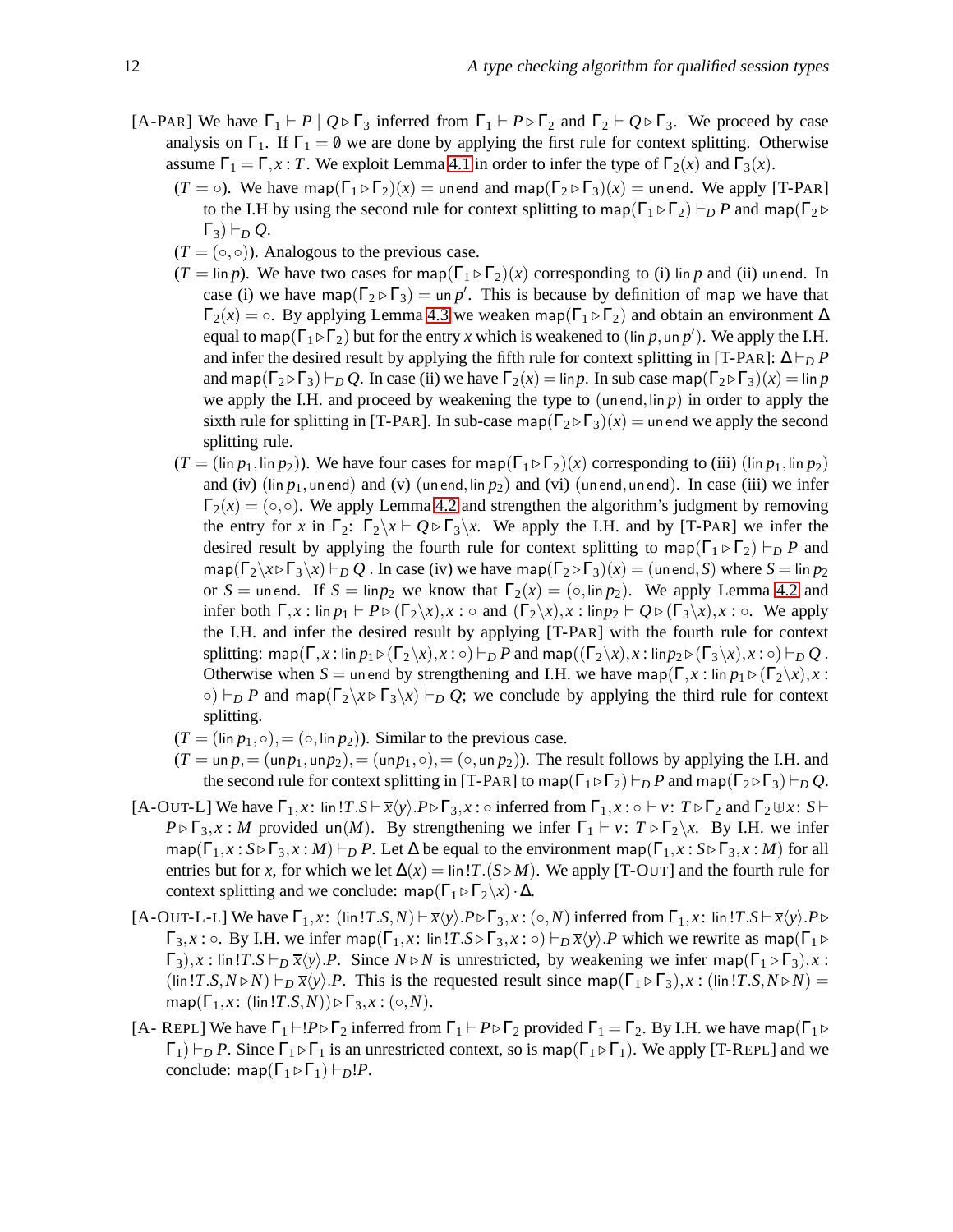[A-INACT] We apply [T-INACT] and infer map( $\Gamma \triangleright \Gamma$ )  $\vdash$  **0**.

 $\Box$ 

<span id="page-13-2"></span>By relying on this result we establish the soundness of the algorithm.

#### **Corollary 4.5** (Soundness). *If* typeCheck $(I, P)$  *then*  $I \vdash_D P$ .

*Proof.* If the algorithm succeeds then we have  $I \vdash P \triangleright \Gamma$  with un( $\Gamma$ ). Consider  $x \in \text{dom}(I)$ . If  $I(x) =$ lin*p* then we know that  $\Gamma(x) = \circ$ . Therefore map( $I \triangleright \Gamma(x) = \lim p$ . Similarly, if  $I(x) = (\lim p_1, \lim p_2)$ ) then map( $I \triangleright \Gamma(x) = I(x)$ . The last possibility is  $I(x) = \text{un } p_1 = (\text{un } p_1, \text{un } p_2)$  and we conclude that  $\text{map}(I \triangleright \Gamma)(x) = I(x)$ . From these facts we infer map( $I \triangleright \Gamma$ ) = *I*. The result then follows by applying  $\Box$ Lemma [4.4.](#page-11-3)

<span id="page-13-3"></span>The hypothesis safe(*I*) in typeCheck(*I*,*P*) allows us to infer that typings are preserved by the system in Figure [3,](#page-10-1) in the following sense [\[5\]](#page-18-4).

**Lemma 4.6** (Subject reduction). Assume safe(*I*). If  $I \vdash_D P$  and  $P \Rightarrow P'$  then  $I' \vdash_D P'$  with safe(*I'*).

<span id="page-13-0"></span>Finally we prove an important result, namely that the algorithm preserves structural congruence. To tackle the proof, we need a construction similar to the one of Lemma [4.4.](#page-11-3)

**Lemma 4.7.** *Let*  $\Gamma_1 \vdash P \triangleright \Gamma_2$ *. We have*  $\Gamma_1 \triangleright \Gamma_2 \vdash P \triangleright \nabla_{\Gamma_1}$  *with* 

$$
\nabla_{\Gamma}(x) = \begin{cases}\n\circ & \Gamma(x) = \lim, p \\
(\circ, \circ) & \Gamma(x) = (\lim p_1, \lim p_2), \\
\Gamma(x) & x \in \text{dom}(\Gamma)\n\end{cases} \quad (\text{in } p_1, \circ), = (\circ, \lim p_2)
$$

Given  $\Gamma_1, \Gamma_2$  with the same domain we define the update of contexts  $\Gamma_1, \Gamma_2$  as the operation below:

$$
\Gamma_1 \uplus \Gamma_2 = \begin{cases} M_1 \uplus M_2 & \Gamma_1(x) = M_1, \Gamma_2(x) = M_2 \\ (M_1 \uplus N_1, M_2 \uplus N_2) & \Gamma_1(x) = (M_1, N_1), \Gamma_2(x) = (M_2, N_2) \end{cases}
$$

<span id="page-13-1"></span>**Lemma 4.8** (Algorithmic weakening). Let  $\Gamma_1 \vdash P \triangleright \Gamma_2$ . The following hold.

- *I. if*  $x \notin \text{dom}(\Gamma)$  *then* (*i*)  $\Gamma_1, x : M \vdash P \triangleright \Gamma_2, x : M$  *and* (*ii*)  $\Gamma_1, x : (M, N) \vdash P \triangleright \Gamma_2, x : (M, N)$ ;
- *2. if*  $\Gamma_1 \oplus \Gamma$  *is defined then*  $\Gamma_1 \oplus \Gamma \vdash P \triangleright \Gamma_2 \oplus \Gamma$ *.*

<span id="page-13-4"></span>**Lemma 4.9** (Structural congruence). Assume  $P \equiv Q$ . We have  $\Gamma_1 \vdash P \triangleright \Gamma_2$  *if and only if*  $\Gamma_1 \vdash Q \triangleright \Gamma_2$ .

*Proof.* The most interesting case is parallel composition. Assume  $\Gamma_1 \vdash P \mid Q \triangleright \Gamma_3$  inferred from  $\Gamma_1 \vdash P$  $P \triangleright \Gamma_2$  and  $\Gamma_2 \vdash Q \triangleright \Gamma_3$ . By Lemma [4.7](#page-13-0) we have  $\Gamma_1 \triangleright \Gamma_2 \vdash P \triangleright \nabla_{\Gamma_1}$  and  $\Gamma_2 \triangleright \Gamma_3 \vdash Q \triangleright \nabla_{\Gamma_2}$ . In fact, it holds  $\nabla_{\Gamma_1} = \nabla = \nabla_{\Gamma_2}$ . Let  $\Gamma_4$  be the solution of the linear system defined by equations  $\Gamma_1 = (\Gamma_2 \triangleright \Gamma_3) \uplus \Gamma_4$  and  $\Gamma_4 = (\Gamma_1 \triangleright \Gamma_2) \oplus \Gamma_3$ . Such a solution does exist (see the Appendix). By  $\Gamma_2 \vdash Q \triangleright \Gamma_3$  and Lemma [4.7](#page-13-0) we infer  $\Gamma_2 \triangleright \Gamma_3 \vdash Q \triangleright \nabla$ . By using Lemma [4.8](#page-13-1) we have  $\Gamma_2 \triangleright \Gamma_3 \uplus \Gamma_4 \vdash Q \triangleright \nabla \uplus \Gamma_4$ . Next take  $\Gamma_1 \triangleright \Gamma_2 \vdash P \triangleright \nabla$ obtained by applying Lemma [4.7](#page-13-0) to  $\Gamma_1$  ⊢  $P \triangleright \Gamma_2$ . We apply Lemma [4.8](#page-13-1) and infer  $(\Gamma_1 \triangleright \Gamma_2) \cup \Gamma_3$  ⊢  $P \triangleright \nabla \cup \Gamma_1$  $Γ_3$ . Since the update of  $∇$  with a type environment Γ, whenever defined, satisfies the equation  $∇ ⊎ Γ = Γ$ , the judgments above could be rewritten as  $\Gamma_1 \vdash Q \triangleright \Gamma_4$  and  $\Gamma_4 \vdash P \triangleright \Gamma_3$ . We apply [A-PAR] and obtain  $\Gamma_1 \vdash Q \mid P \triangleright \Gamma_3$ , as required. The other direction for the parallel case is analogous. The second rule for congruence of parallel processes is straightforwardly obtained from the definition of [A-PAR]. The cases for replication and inaction follow easily from the fact that the context received in output is equal to the context received in input. The cases for scope restriction follow from the definition of [A-RES]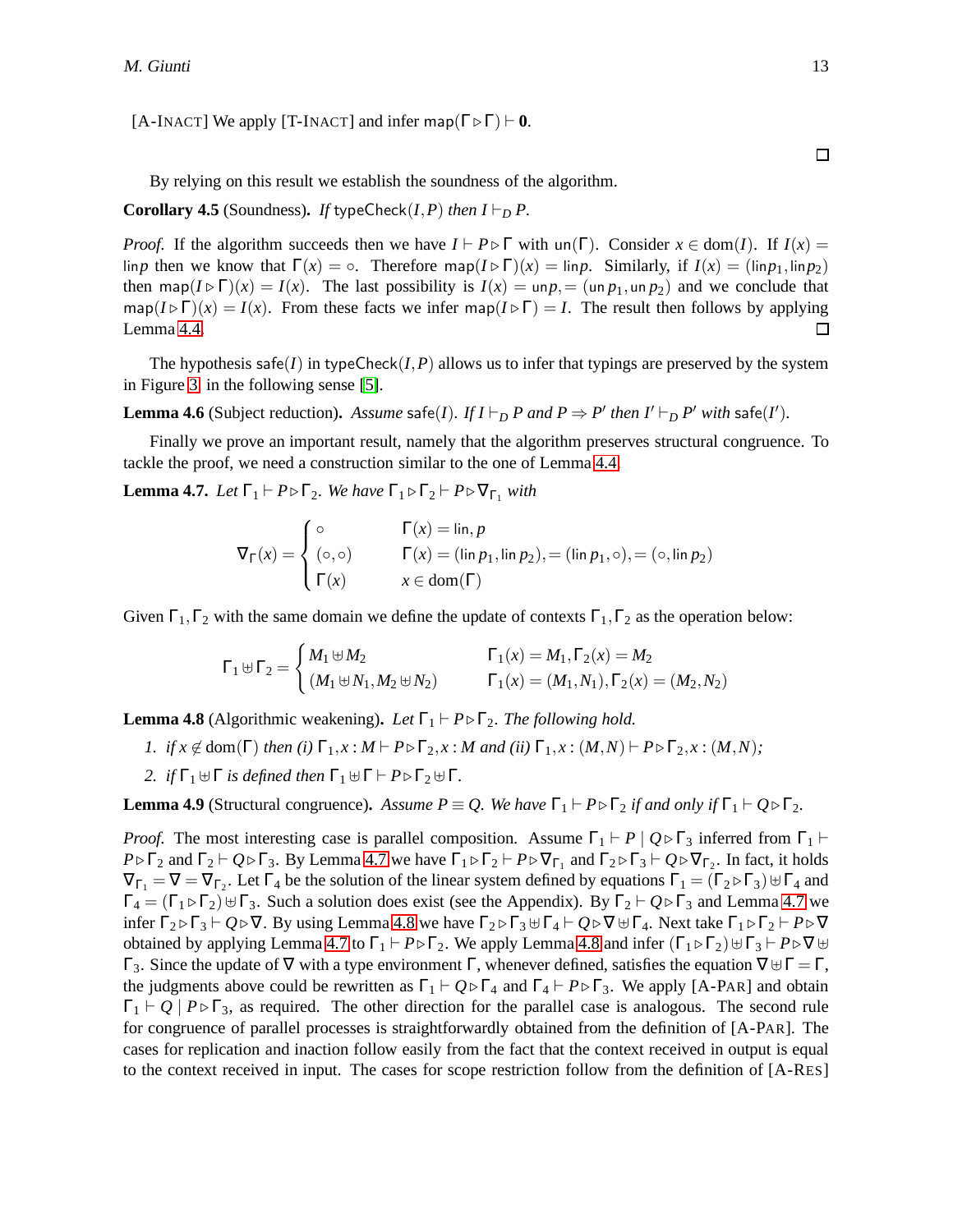$\Box$ 

and from algorithmic strengthening and weakening (Lemmas [4.2](#page-11-2) and [4.8\)](#page-13-1). To illustrate, take the rule  $(vx: \text{un } p)$ **0**  $\equiv$  **0**. Assume  $\Gamma \vdash$  **0** $\triangleright \Gamma$  and let  $x \notin \text{dom}(\Gamma)$ , eventually by alpha-renaming x in the left process. By weakening we infer  $\Gamma$ , *x* : un *p*  $\vdash$  **0**  $\square$  $\Gamma$ , *x* : un *p*. We apply [A-RES] and conclude:  $\Gamma$   $\vdash$   $(vx : un p)$ **0**  $\square$  $\Gamma$ . Now assume Γ  $\vdash$  (*νx* : un *p*)  $\mathbf{0}$  ⊳  $\Gamma_1$  inferred from  $\Gamma, x$  : un *p*  $\vdash$   $\mathbf{0}$  ⊳  $\Gamma_1, x$  : *O*. From the fact that this judgment has been inferred by using [A-INACT], we infer  $\Gamma_1 = \Gamma$  and  $O = \text{un } p$ . Since  $x \notin f(v(0))$ , by applying strengthening we infer the desired result,  $\Gamma \vdash 0 \triangleright \Gamma$ .  $\Box$ 

**Theorem 4.10.** *The* typeCheck *algorithm is effective for establishing a session-based type discipline.*

*Proof.* Apply Corollaries [3.4,](#page-9-0) [4.5](#page-13-2) and Lemmas [4.6](#page-13-3) and [4.9.](#page-13-4)

#### **4.1 Towards semantic completeness**

The algorithm is unable to type check some process that is typable by the type system in Figure [3.](#page-10-1) This is trivially true for all processes typed by unsafe contexts, but also for typings of the form:

| $\Gamma, x : (\text{lin?}T.S, \text{lin!}T.\overline{S}) \vdash_D x(y).P$                        | $P \equiv C[\overline{x}\langle z\rangle.P']$ |
|--------------------------------------------------------------------------------------------------|-----------------------------------------------|
| $\Gamma, x : (\text{lin?}T.S, \text{lin!}T.\overline{S}) \vdash_D \overline{x}\langle x \rangle$ | $T = \lim_{T \to \infty} T.S$ .               |

As argued in other works on session types (e.g. [\[3,](#page-18-7) [1\]](#page-17-1)), it seems that ruling out such processes does not comport an issue since they appear to be deadlocked. To deploy a formal proof of this statement, we have developed a typed observational theory where the behavior of processes is contrasted w.r.t. the typed knowledge of the observer [\[4\]](#page-18-9). The discerning capability of the observer is regulated by the type checker; in particular, type checking forces contexts to not interfere with a session shared by two participants. Behaviorally equivalent pi calculus processes exhibit the same observables in all type checked contexts. To avoid universal quantification, we rely on a proof technique based on bisimulation over typed labelled semantics.

The aim is to prove that if  $I \vdash_D P$  has been inferred by using [T-INC] or [T-OUTC] with a linear channel type, then  $P$  is indistinguishable from  $\bf{0}$  in all contexts type checked by a type environment *Y compatible* with *I*, noted  $Y \models P \cong 0$ . To illustrate, assume that by applying [T-INC] we infer *I*,*x*: (lin?*T*.*S*,lin!*T*.*S*) ⊢*D x*(*y*).*P*. Intuitively, a process type checked by *Y* cannot tell apart the input process from  $\bf{0}$  because interaction on *x* is forbidden by *Y*; the compatibility condition enforces the type environment *Y* to do not contain input or output capabilities of *x*, which are already used in a linear way in *I*. Once obtained this result, we should be able to prove our algorithm to be semantically complete, in the following sense.

*Claim* (Completeness). If  $I_1 \vdash_D P_1$  then there are a type environment  $I_2$  and a process  $P_2$  s.t. typeCheck( $I_2, P_2$ ) and  $Y \models P_1 \cong P_2$  with *Y* a type environment compatible with both  $I_1$  and  $I_2$ .

The idea is to build  $P_2$  by descending the derivation tree for  $I_1 \vdash P_1$  and by substituting subtrees of *I*<sub>1</sub> ⊢ *P*<sub>1</sub> with a leaf *I*<sub>2</sub> ⊢ **0** by following two rules:

[T-INC] *I*1,*x*: (lin?*T*.*S*,lin!*T*.*S*) ⊢ *x*(*y*).*Q* is exchanged with *I*<sup>2</sup> ⊢ **0**;

 $[T-OUTC] I_1, x$ : (lin!*T.S.lin?T.S*) ⊢  $\overline{x}\langle v \rangle$ .*Q* is exchanged with  $I_2 \vdash 0$ ;

Ideally, we would let  $I_1 = I_2$ . Unfortunately, the linear design of the algorithm forbids this option since the call of the type checking function would return in output the linear entries not consumed by [A-INACT]. This approach indeed works if we relax the linearity of type checking an relies on an affine setting where each session type is used at most once. Otherwise, we could prune the linear entries from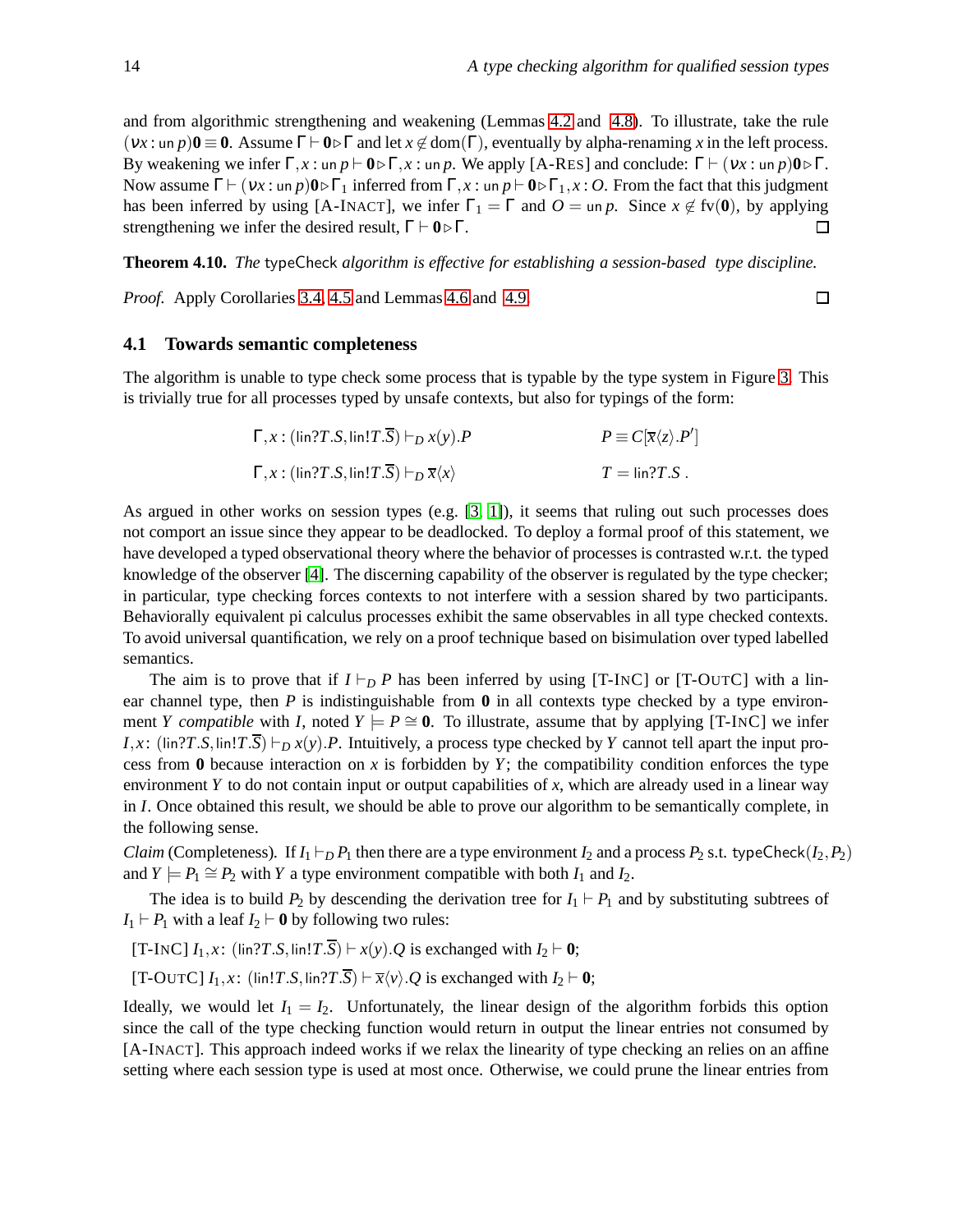$I_1, x$ : (lin?*T*.*S*, lin!*T*.*S*) and let the type environment  $I_2$  to contain all unrestricted typings in  $I_1$ . The proof should proceed by co-induction by exploiting the typed bisimulation semantics defined in [\[4\]](#page-18-9).

As a by-product, this technique could be also useful to detect simple deadlocks generated by erroneous programming of two opposite linear capabilities in a sequential way.

## <span id="page-15-0"></span>**5 Examples**

The protocol for the scheduling of a meeting discussed in Section [1](#page-1-0) requires the interaction with one or more clients executed in parallel with the service. The bootstrap is due to the interaction with a client process acting as the creator of the poll, defined as process *P*<sup>2</sup> below. The process, once it has received the channel for the poll, sets the title and the date and then sends the invitation for the poll to a number of recipients by forwarding the channel established to communicate the date proposals. An instance of the protocol is obtained by considering the parallel composition of the service  $P_1$  and the client  $P_2$ ; we let string  $=$  un end  $=$  date.

$$
P_1 = !x(w) . (vp : (S_1, S_2)) (\overline{w} \langle p \rangle . p(\text{title}). p(\text{date}).! p(\text{date}))
$$
  
\n
$$
P_2 = \overline{x} \langle y \rangle . y(p) . (\overline{p} \langle \text{Meeting} \rangle . \overline{p} \langle 17 \text{March} \rangle . (\overline{z_1} \langle p \rangle | \cdots | \overline{z_n} \langle p \rangle))
$$
  
\n
$$
S_1 = \lim \text{?string} . \lim \text{?date}. S_3 \qquad S_3 = \text{un?date}. S_3
$$
  
\n
$$
S_2 = \lim \text{!string} . \lim \text{!date}. S_4 \qquad S_4 = \text{un!date}. S_4
$$

By passing the (safe) context  $\Gamma$  below to the type checker we obtain that  $P_1 \mid P_2$  is accepted. Notice that, due to Lemma [4.9,](#page-13-4)  $P_2 | P_1$  is also accepted; we believe this feature to be of practical interest. For the sake of compactness, in the following we will shorten the unrestricted type un end with end.

$$
\Gamma = x : T_x, y : (\text{lin } !S_2.\text{end}, \text{lin } ?S_2.\text{end}), z_1 : \text{lin } !S_4.\text{end}, \dots, z_n : \text{lin } !S_4.\text{end}
$$

$$
T_x = (\mu a.\text{un} ?(\text{lin } !S_2.\text{end}).a, \mu b.\text{un} !(\text{lin } !S_2.\text{end}).b)
$$

We present below the most interesting snippets of the execution of typeCheck( $\Gamma$ ,  $P_1$  |  $P_2$ ).

**Typing the (linear) poll delegation.** In typing the continuation of  $P_1$ , the  $[A-RES]$  pattern is matched. Once verified that the type  $(S_1, S_2)$  is balanced, the following sub-call is launched by adding to the context the channel type for the poll:

<span id="page-15-1"></span>
$$
\Gamma_1 = \text{check}(\Gamma, w : \text{lin} \, !S_2.\text{end}, p : (S_1, S_2), \, \overline{w}\langle p \rangle. p(\text{title}).p(\text{date}).!p(\text{date}) )
$$
 (1)

The call [\(1\)](#page-15-1) matches the pattern [A-OUT-L] and a call for the continuation is invoked by setting to void the sent end point type  $S_2$ .

$$
\Gamma_2 = \text{check}(\Gamma, w : \text{end}, p : (S_1, \circ), p(\text{title}).p(\text{date}).!p(\text{date}))
$$
\n(2)

When receiving the context  $\Gamma_2$ , the pattern [A-OUT-L] requires  $\Gamma_2(w)$  to be unrestricted. The context returned in output to the call in [\(1\)](#page-15-1) is obtained by setting  $\Gamma_2(w) = \circ$ . When receiving the context  $\Gamma_1$ , the pattern [A-RES] requires  $\Gamma_1(p)$  to be unrestricted, and the context returned in output to the caller is obtained by removing the entry for *p* from  $\Gamma_1$ .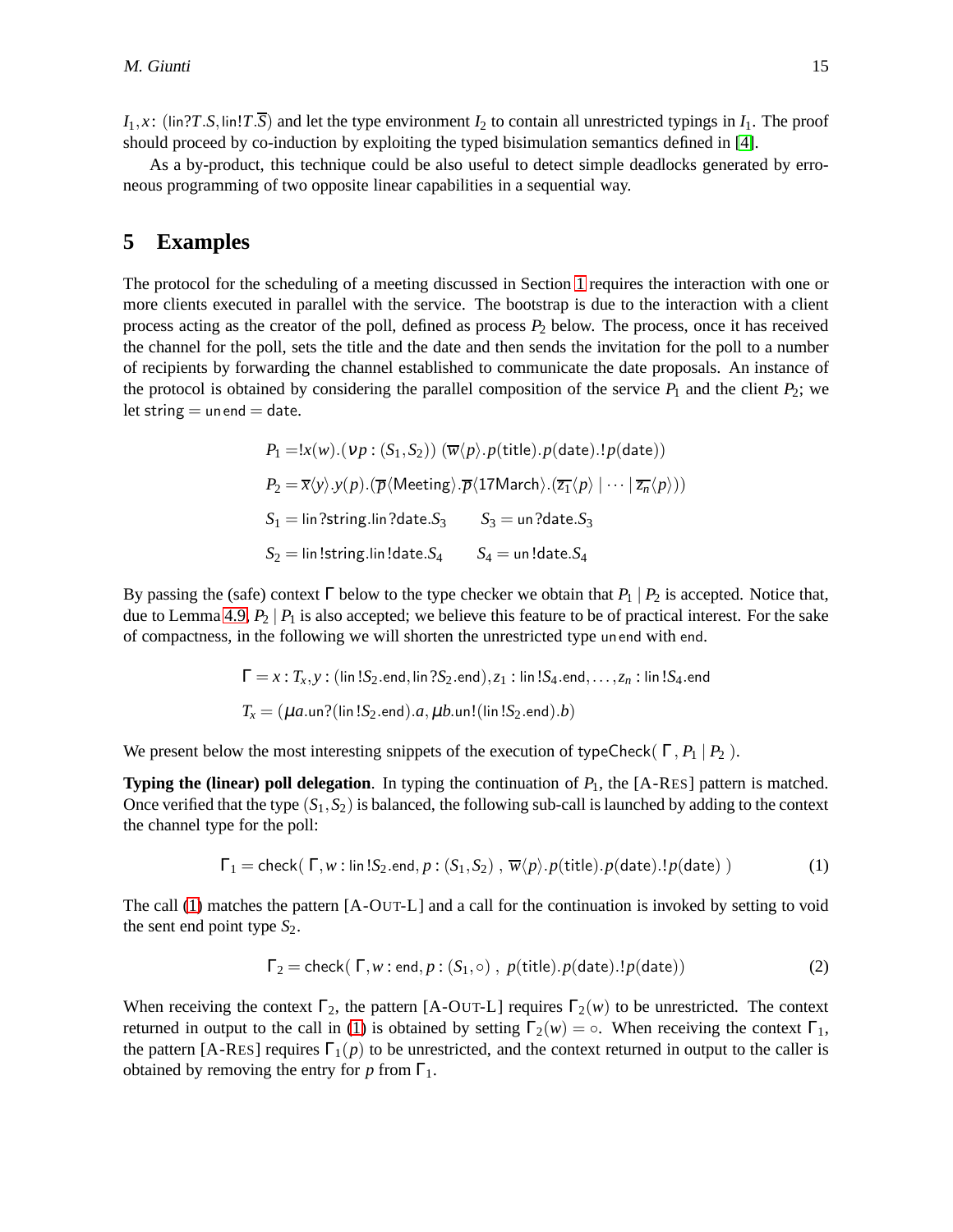**Typing the replicated receiving of the date**. In typing the continuation of the process above the pattern [A-IN-L] is matched and the following call is launched by passing as parameter the context  $\Gamma' = \Gamma, w$ : end,  $p : S_3$ , title : string, date : date :

$$
\Gamma_3 = \text{check}(\ \Gamma' \ , \ !p(\text{date}) \ ) \tag{3}
$$

The pattern [A- REPL] is matched and the following call is launched.

<span id="page-16-1"></span>
$$
\Gamma_4 = \text{check}(\Gamma', p(\text{date})\text{)}
$$
\n<sup>(4)</sup>

To succeed in returning the context in output,  $[A - REPL]$  requires the context  $\Gamma_4$  received from the call [\(4\)](#page-16-1) to be equal to  $\Gamma'$ . This is satisfied; in this way we know that any linear resource has not been used under replication, because that would have implied the presence of a new void typing. Finally the context  $\Gamma_3 = \Gamma_4$  is returned by [A- REPL] to the caller.

**Typing the (unrestricted) poll delegation**. In typing the continuation of the client *P*2, pattern [A-OUT-L] is matched and the following call is launched by passing as argument the context  $\Gamma_3 = x : T_x, y : (\circ, \text{end}), p$ :  $S_4, z_1$  : lin! $S_4$ .end,..., $z_n$  : lin! $S_4$ .end:

$$
\Gamma_5 = \text{check}(\Gamma_3, \overline{z_1} \langle p \rangle \mid \dots \mid \overline{z_n} \langle p \rangle)
$$
 (5)

The call [\(5\)](#page-16-2) matches the [A-PAR] pattern and corresponds to the forwarding of the poll to the recipients in order to propose a date. The checking procedure for the first delegation is invoked:

<span id="page-16-2"></span>
$$
\Gamma_6 = \text{check}(\Gamma_3, \overline{z_1} \langle p \rangle) \tag{6}
$$

The context  $\Gamma_6$  obtained by setting to void the entry for  $z_1$  in  $\Gamma_3$  is returned to the caller [\(5\)](#page-16-2) in order to type the next thread. Lastly context  $\Gamma_5$  is obtained by setting to void the entries for  $z_1, \ldots, z_n$  in  $\Gamma_3$ .

*Remark.* By setting typings to void at the end of the call for a linear typing we avoid unsound derivations as the one below

$$
\Gamma_1, x : \text{lin!} T.\text{un?} T.S \overset{?}{\vdash} \overline{x} \langle v \rangle.P \mid x(y).Q \triangleright \Gamma_2, x : \circ.
$$

On contrast, we could type check a standard use of pi calculus channels by using the rules for unrestricted channel types of the form  $T = (\mu a \cdot \text{un} ?T' \cdot a, \mu b \cdot \text{un} ?T' \cdot b)$ :

$$
\Gamma_1, x : T \vdash \overline{x} \langle y \rangle.P \mid x(y).Q \triangleright \Gamma_2, x : T .
$$

### <span id="page-16-0"></span>**6 Discussion**

We have presented a type checking algorithm for establishing a session-based discipline in (a typed version of) the pi calculus of Milner, Parrow and Walker. Following a recent approach [\[14\]](#page-18-3) our session types are qualified as linear or unrestricted; a linear session type could evolve to an unrestricted session type. Each session type describes one end of the session; the whole session is described by a type constructor representing the concurrent behavior of the two channel ends [\[5\]](#page-18-4). We assess the soundness of the algorithm by showing that type checked processes are accepted by a typing system satisfying subject reduction.

Similarly to other approaches for type checking of linear and session types in the pi calculus [\[7,](#page-18-6) [3\]](#page-18-7), we rely on the idea to type a parallel process *P* | *Q* by ignoring the set of linear identifiers used by *P* before type checking *Q*. By reasoning at the type level, we provide for a clean account of the notion of used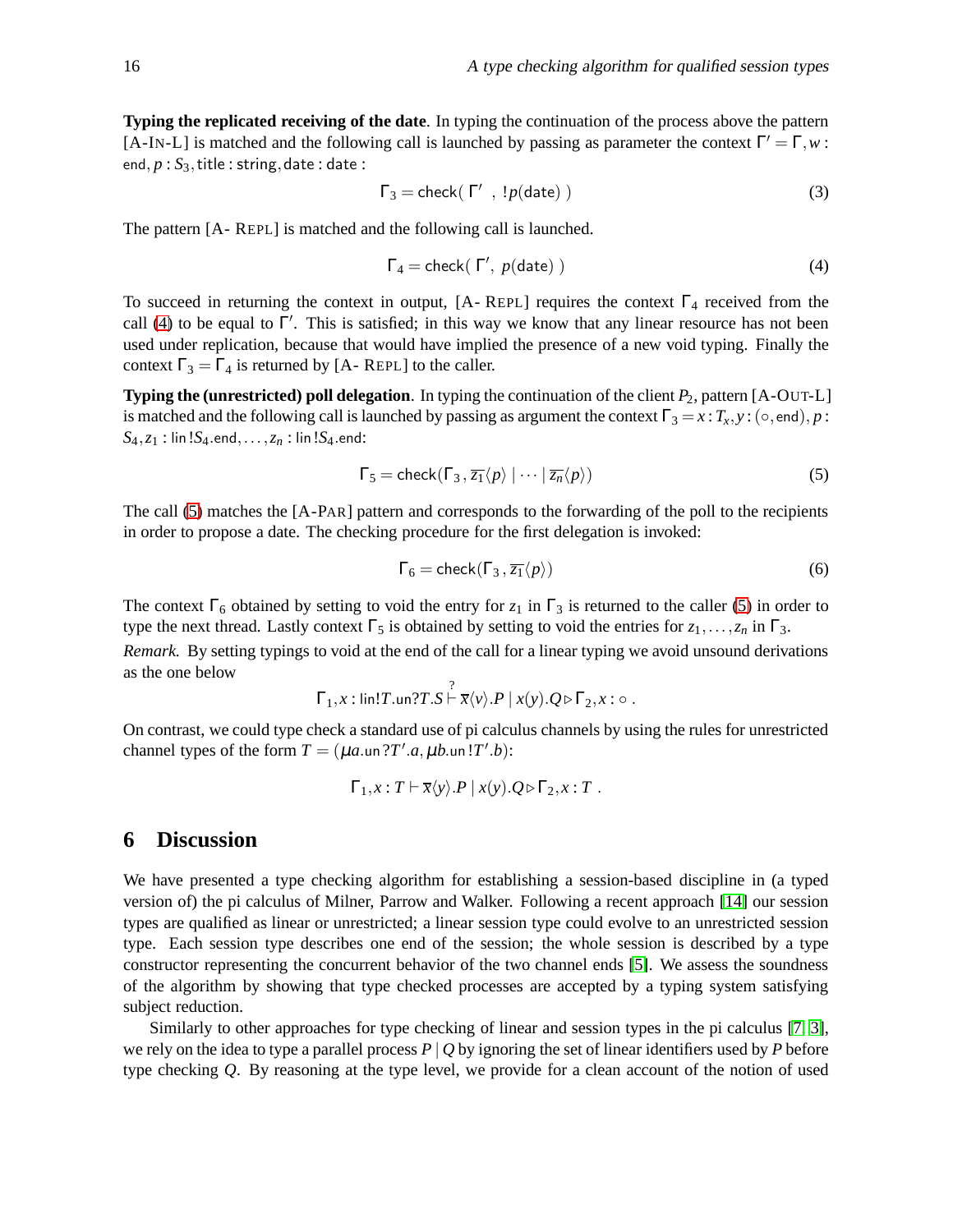identifier by introducing explicit markers for consumed types. On contrast with the cited approaches, this construction let us prove that the algorithm preserves structural congruence, and in turn that re-arranging of parallel processes is possible; we think that this feature is of practical interest.

While the algorithm is not complete, we claim that we are not loosing expressiveness since the algorithm should type checks all interesting processes accepted by the split-based typing system. We are working on a proof of this result which is based on a typed observational theory which permits to contrast the behavior of processes w.r.t. contexts regulated by type checking [\[4\]](#page-18-9).

Qualified session types are expressive enough to represent linear types for lambda calculus [\[15\]](#page-18-5) and linear and session types for pi calculus [\[7,](#page-18-6) [3\]](#page-18-7): see [\[5\]](#page-18-4) for the details. The presented algorithm is therefore a useful tool to type check systems based on the notion of linearity of communications. For instance, the qualified session typing system presented in [\[13\]](#page-18-10) for a variant of pi calculus relies on the idea of a double binder to represent the two ends of a communication. By projecting a qualified session type *S* into its dual  $\overline{S}$  (cf. [\[5\]](#page-18-4)) we could easily map this construct in our system and in turn provide a (different) type checking algorithm:

$$
[[(\nu xy: S)P]] = (\nu x: (S,\overline{S}))[[P[x/y]]]
$$

It should be noted that the choice of representing computations with a channel type representing the two ends of the communication rules out some process that could be interesting. A process that we are not able to type check is below.

 $\langle x(y) \cdot (va)(\overline{y}\langle a \rangle \cdot a(\text{title}) \cdot a(\text{date}) \cdot (!\mathscr{a}(\text{date}) \mid \overline{a}\langle 22\text{March}\rangle)$ 

The process consists in a modified version of the poll service where the service itself proposes a date for the meeting. Both the algorithm and the split-based system do not accept this process because in the (unrestricted) continuation type both capabilities would be needed. While we do not envisage difficulties in introducing subtyping for unrestricted types  $\lambda$  la [\[11\]](#page-18-11), this seems to go in the opposite direction of the idea of channel types. We therefore need to investigate subtyping solutions which take into account the channel type construct.

Lastly, a natural completion of this work would be to deploy an algorithm for type inference. We are convinced that the channel type abstraction leads to a feasible implementation based on constraint techniques (e.g. [\[8\]](#page-18-12)).

**Acknowledgments.** This work was carried out during the tenure of an "Alain Bensoussan" Fellowship Programme. This programme is supported by the Marie Curie Co-Funding of Regional, National and International Programmes (COFUND) of the European Commission. The author was also supported by the Comete project, INRIA Saclay-Île de France. I would like to thank the anonymous referees for detailed comments.

#### <span id="page-17-1"></span>**References**

- [1] Giuseppe Castagna, Mariangiola Dezani-Ciancaglini, Elena Giachino & Luca Padovani (2009): *Foundations of session types*. In: PPDP, ACM Press, pp. 219–230. Available at <http://doi.acm.org/10.1145/1599410.1599437>.
- <span id="page-17-0"></span>[2] Mariangiola Dezani-Ciancaglini & Ugo de'Liguoro (2009): *Sessions and Session Types: An Overview*. In: WS-FM, Lectures Notes in Computer Science 6194, Springer, pp. 1–28. Available at [http://dx.doi.org/10.1007/978-3-642-14458-5\\_1](http://dx.doi.org/10.1007/978-3-642-14458-5_1).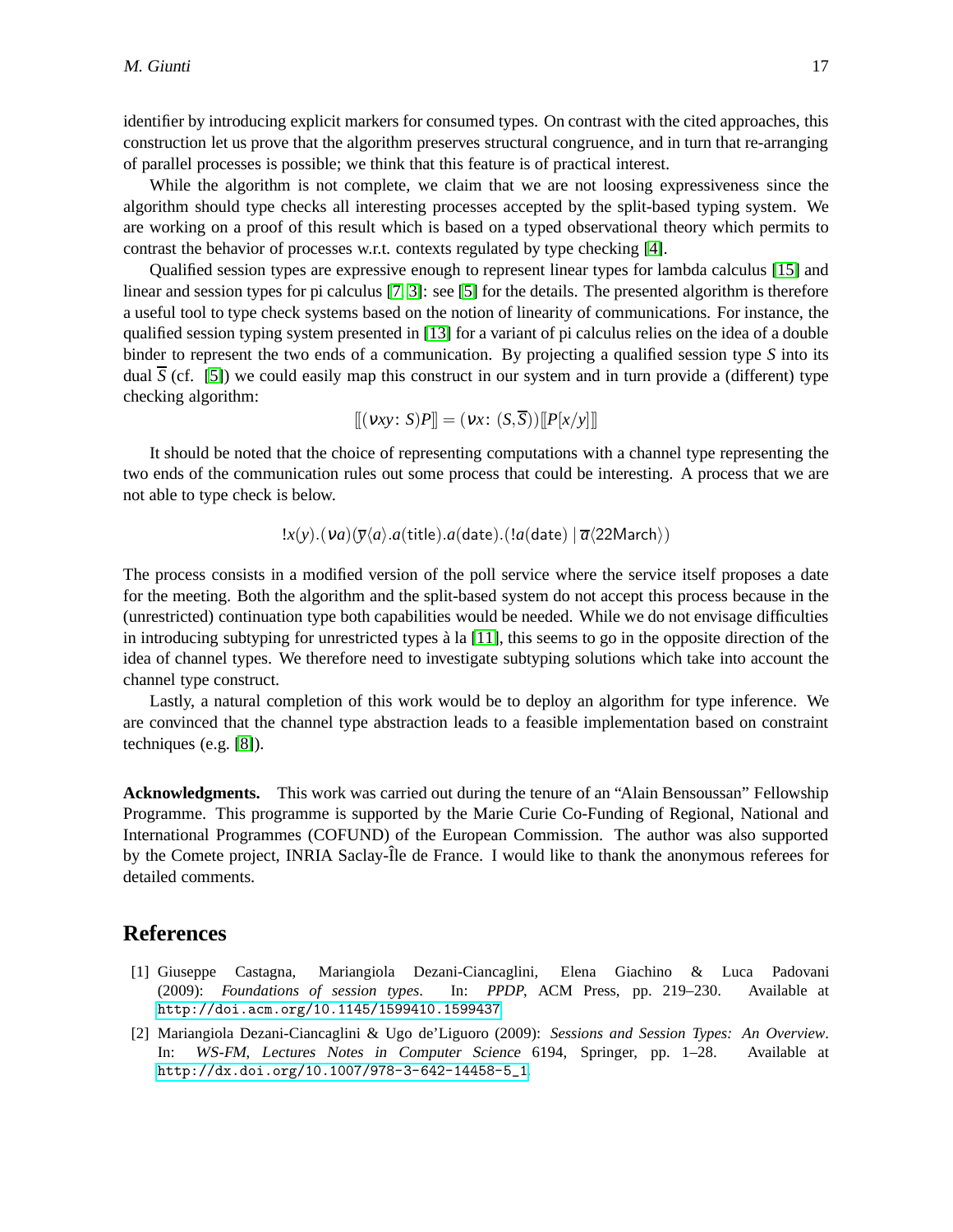- <span id="page-18-7"></span>[3] Simon J. Gay & Malcolm J. Hole (2005): *Subtyping for Session Types in the Pi Calculus*. Acta Informatica 42(2/3), pp. 191–225.
- <span id="page-18-9"></span><span id="page-18-4"></span>[4] Marco Giunti (2011): *Typed Observational Equivalence for Sessions*. Submitted.
- [5] Marco Giunti & Vasco T. Vasconcelos (2010): *A Linear Account of Session Types in the Pi Calculus*. In: CONCUR, Lecture Notes in Computer Science 6269, Springer, pp. 432–446. Available at [http://dx.doi.org/10.1007/978-3-642-15375-4\\_30](http://dx.doi.org/10.1007/978-3-642-15375-4_30).
- <span id="page-18-0"></span>[6] Kohei Honda, Vasco T. Vasconcelos & Makoto Kubo (1998): *Language Primitives and Type Discipline for Structured Communication-Based Programming*. In: ESOP, Lectures Notes in Computer Science 1381, Springer, pp. 122–138. Available at <http://dx.doi.org/10.1007/BFb0053567>.
- <span id="page-18-6"></span>[7] Naoki Kobayashi, Benjamin C. Pierce & David N. Turner (1999): *Linearity and the pi-calculus*. ACM Transactions on Programming Languages and Systems 21(5), pp. 914–947. Available at <http://doi.acm.org/10.1145/330249.330251>.
- <span id="page-18-12"></span>[8] Michael Lienhardt, Claudio Antares Mezzina, Alan Schmitt & Jean-Bernard Stefani (2009): *Typing Component-Based Communication Systems*. In: FMOODS/FORTE, Lectures Notes in Computer Science 5522, Springer, pp. 167–181. Available at [http://dx.doi.org/10.1007/978-3-642-02138-1\\_11](http://dx.doi.org/10.1007/978-3-642-02138-1_11).
- <span id="page-18-2"></span>[9] Robin Milner, Joachim Parrow & David Walker (1992): *A Calculus of Mobile Processes, parts I and II*. Information and Computation 100(1), pp. 1–77.
- <span id="page-18-11"></span><span id="page-18-8"></span>[10] Benjamin C. Pierce (2002): *Types and Programming Languages*. MIT Press.
- [11] Benjamin C. Pierce & Davide Sangiorgi (1996): *Typing and Subtyping for Mobile Processes*. Mathematical Structures in Computer Science 6(5), pp. 409–453.
- <span id="page-18-1"></span>[12] Kaku Takeuchi, Kohei Honda & Makoto Kubo (1994): *An Interaction-based Language and its Typing System*. In: PARLE, Lectures Notes in Computer Science 817, Springer, pp. 398–413.
- <span id="page-18-10"></span>[13] Vasco T. Vasconcelos (2009): *Fundamentals of Session Types*. In: SFM, Lectures Notes in Computer Science 5569, Springer, pp. 158–186. Available at [http://dx.doi.org/10.1007/978-3-642-01918-0\\_4](http://dx.doi.org/10.1007/978-3-642-01918-0_4).
- <span id="page-18-3"></span>[14] Vasco T. Vasconcelos (2011): *Sessions, from types to programming languages*. In Luca Aceto, editor: The Concurrency Column, *Bulletin of the EATCS* 103, pp. 53–73.
- <span id="page-18-5"></span>[15] David Walker (2005): *Advanced Topics in Types and Programming Languages*, chapter Substructural Type Systems. MIT Press.

## **A Appendix**

The table in Figure [4](#page-19-0) depicts the shape of contexts used in the proof of the case of congruence of parallel processes in Lemma [4.9.](#page-13-4) The first three columns in the table represent all possible combinations for (an entry of) safe contexts  $\Gamma_1, \Gamma_2$  and  $\Gamma_3$  such that

$$
\Gamma_1 \vdash P \triangleright \Gamma_2
$$
 and  $\Gamma_2 \vdash Q \triangleright \Gamma_3$ 

Given these inputs, the next three columns show the output for the context in the header. Context  $\Gamma_4$  in the seventh column is the solution of the following linear system:

$$
\begin{cases}\n\Gamma_1 = (\Gamma_2 \triangleright \Gamma_3) \boxplus \Gamma_4 \\
\Gamma_4 = (\Gamma_1 \triangleright \Gamma_2) \boxplus \Gamma_3\n\end{cases}
$$

In the last column we have the environment  $\nabla_{\Gamma_1} = \nabla = \nabla_{\Gamma_2}$ .